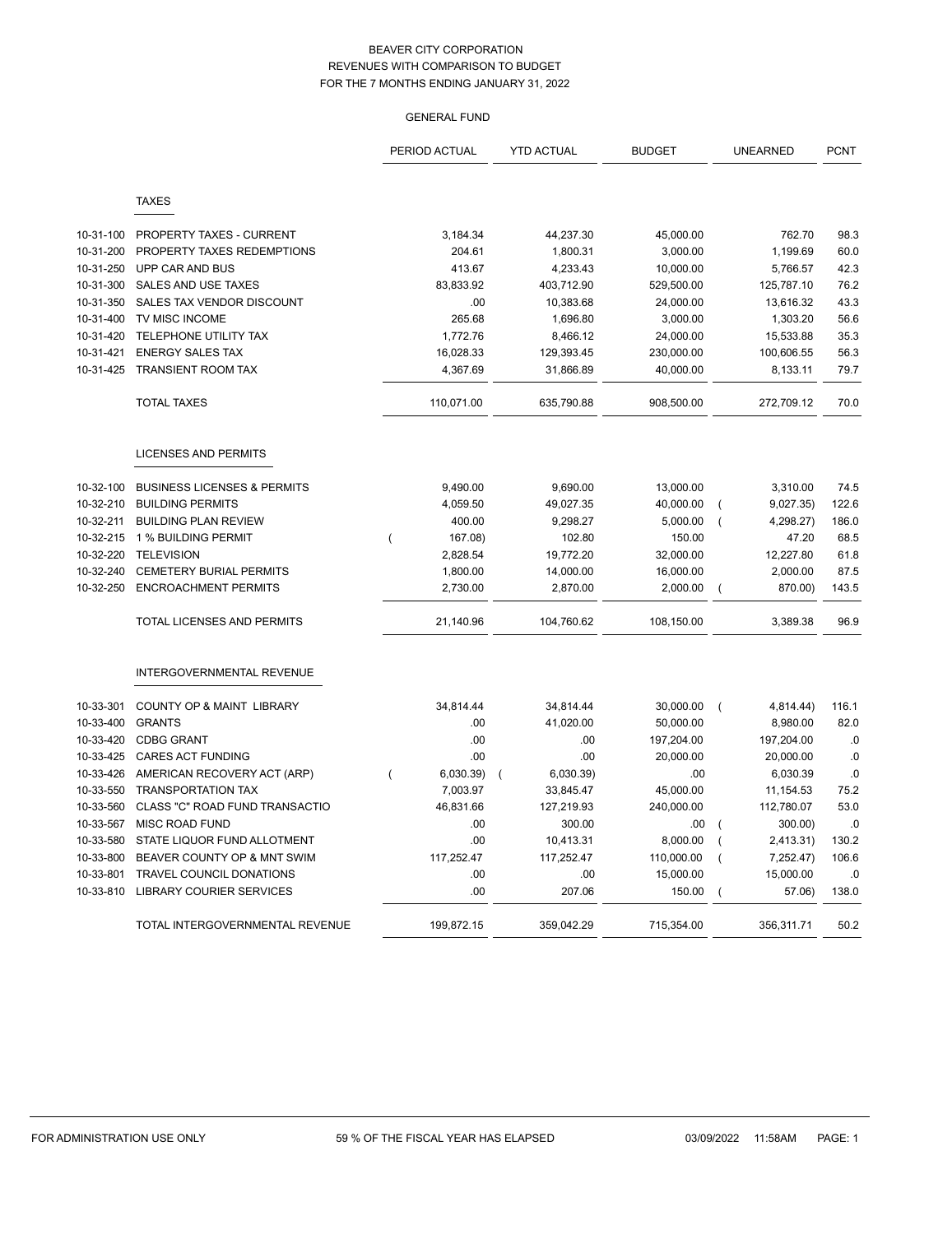|                        |                                                   | <b>GENERAL FUND</b> |                    |                    |                           |                |
|------------------------|---------------------------------------------------|---------------------|--------------------|--------------------|---------------------------|----------------|
|                        |                                                   | PERIOD ACTUAL       | <b>YTD ACTUAL</b>  | <b>BUDGET</b>      | <b>UNEARNED</b>           | <b>PCNT</b>    |
|                        | <b>CHARGES FOR SERVICES</b>                       |                     |                    |                    |                           |                |
| 10-34-130              | <b>ZONING REVENUE</b>                             | 25.00               | 725.00             | 500.00             | 225.00)<br>$\overline{ }$ | 145.0          |
| 10-34-910              | BUILDING AND PARK RENT                            | 1,325.00            | 10,687.00          | 12,000.00          | 1,313.00                  | 89.1           |
| 10-34-920              | SOUND SYSTEM RENT                                 | .00                 | 900.00             | 600.00             | 300.00)<br>$\overline{ }$ | 150.0          |
| 10-34-930              | <b>LAND RENT</b>                                  | 14,306.04           | 22,997.64          | 29,000.00          | 6,002.36                  | 79.3           |
| 10-34-940              | ADMINISTRATIVE FOR EL & WA SEW                    | .00                 | .00                | 105,000.00         | 105,000.00                | .0             |
|                        | TOTAL CHARGES FOR SERVICES                        | 15,656.04           | 35,309.64          | 147,100.00         | 111,790.36                | 24.0           |
|                        | MISCELLANEOUS REVENUE                             |                     |                    |                    |                           |                |
| 10-36-200              | <b>RENTS AND CONCESSIONS</b>                      | .00                 | .00                | 250.00             | 250.00                    | .0             |
| 10-36-220              | LEASE AND REVENUE UPS                             | 600.00              | 4,200.00           | 7,200.00           | 3,000.00                  | 58.3           |
|                        | TOTAL MISCELLANEOUS REVENUE                       | 600.00              | 4,200.00           | 7,450.00           | 3,250.00                  | 56.4           |
|                        | <b>OTHER</b>                                      |                     |                    |                    |                           |                |
| 10-38-100              | <b>INTEREST EARNINGS</b>                          | 1,926.51            | 4,532.37           | 3,000.00           | 1,532.37                  | 151.1          |
| 10-38-200              | OPERA HOUSE DONATIONS                             | 6,152.00            | 6,152.00           | .00                | 6, 152.00                 | .0             |
| 10-38-215              | POOL VENDING MACHINE REV.                         | .00                 | 153.00             | .00                | 153.00)                   | .0             |
| 10-38-220              | STALL RENTAL RACE TRACK                           | .00                 | 1,921.00           | 2,400.00           | 479.00                    | 80.0           |
| 10-38-300              | <b>SWIM POOL FEES</b>                             | 5,890.99            | 27,006.61          | 45,000.00          | 17,993.39                 | 60.0           |
| 10-38-340              | SWIM TEAM REG & POOL DONATIONS                    | .00                 | 170.00             | 250.00             | 80.00                     | 68.0           |
| 10-38-350              | BEAVER BASH/SUMMER SMASH                          | 495.00              | 495.00             | 23,000.00          | 22,505.00                 | 2.2            |
| 10-38-351              | <b>RECREATION/SPORTS FEES</b>                     | 4.08                | 11,754.90          | 35,000.00          | 23,245.10                 | 33.6           |
| 10-38-355              | <b>TUSHAR COMPLEX CONCESSIONS</b>                 | .00                 | 700.00             | .00                | 700.00)                   | .0             |
| 10-38-360              | RECREATION/SPORTS DONATIONS                       | 400.00              | 16,987.50          | 10,000.00          | 6,987.50                  | 169.9          |
| 10-38-420              | <b>GARBAGE BILLING REVENUE</b>                    | 628.03              | 4,493.63           | 7,500.00           | 3,006.37                  | 59.9           |
| 10-38-735              | LIBRARY SERVICE & MATERIALS                       | 181.87              | 1,236.16           | 1,800.00           | 563.84                    | 68.7           |
| 10-38-737              | LIBRARY ENDOWMENT ACCOUNT                         | .00                 | 35.27              | 100.00             | 64.73                     | 35.3           |
| 10-38-738<br>10-38-739 | <b>LIBRARY DONATIONS</b><br><b>LIBRARY GRANTS</b> | .00<br>2,738.16     | 100.00<br>4,541.43 | 100.00<br>2,500.00 | .00<br>2,041.43           | 100.0<br>181.7 |
|                        | 10-38-800 VETERANS MEMORIAL DONATION              | .00                 | 100.00             | .00                | 100.00)                   | .0             |
|                        | 10-38-900 GENERAL FUND SUNDRY                     | 69.20)              | 3,317.65           | $2,500.00$ (       | 817.65)                   | 132.7          |
|                        | <b>TOTAL OTHER</b>                                | 18,347.44           | 83,696.52          | 133,150.00         | 49,453.48                 | 62.9           |
|                        | CONTRIBUTIONS AND TRANSFERS                       |                     |                    |                    |                           |                |
| 10-39-050              | TRANSFER FROM ELECTRIC FOR SER                    | .00                 | .00                | 75,000.00          | 75,000.00                 | .0             |
| 10-39-100              | TRANSFER FROM WATER FOR SERVIC                    | .00                 | .00                | 45,000.00          | 45,000.00                 | .0             |
| 10-39-150              | TRANSFER FROM SEWER FOR SERVIC                    | .00                 | .00                | 36,000.00          | 36,000.00                 | .0             |
| 10-39-160              | TRANSFER FROM PERP CARE FOR SE                    | .00                 | .00                | 16,300.00          | 16,300.00                 | .0             |
|                        | TOTAL CONTRIBUTIONS AND TRANSFERS                 | .00                 | .00                | 172,300.00         | 172,300.00                | .0             |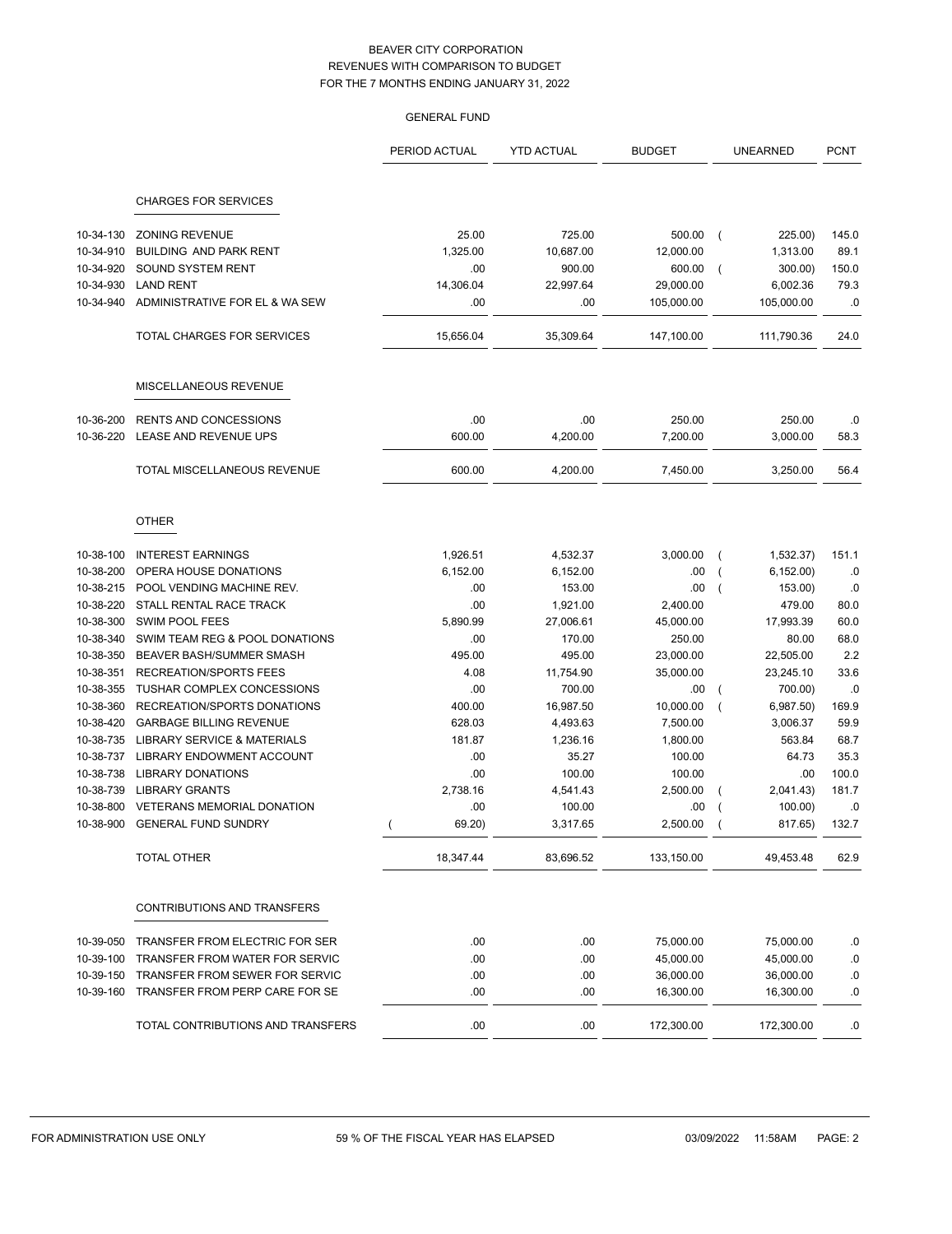|                    | PERIOD ACTUAL | <b>YTD ACTUAL</b> | <b>BUDGET</b> | <b>UNEARNED</b> | <b>PCNT</b> |
|--------------------|---------------|-------------------|---------------|-----------------|-------------|
|                    |               |                   |               |                 |             |
| TOTAL FUND REVENUE | 365.687.59    | 1.222.799.95      | 2,192,004.00  | 969.204.05      | 55.8        |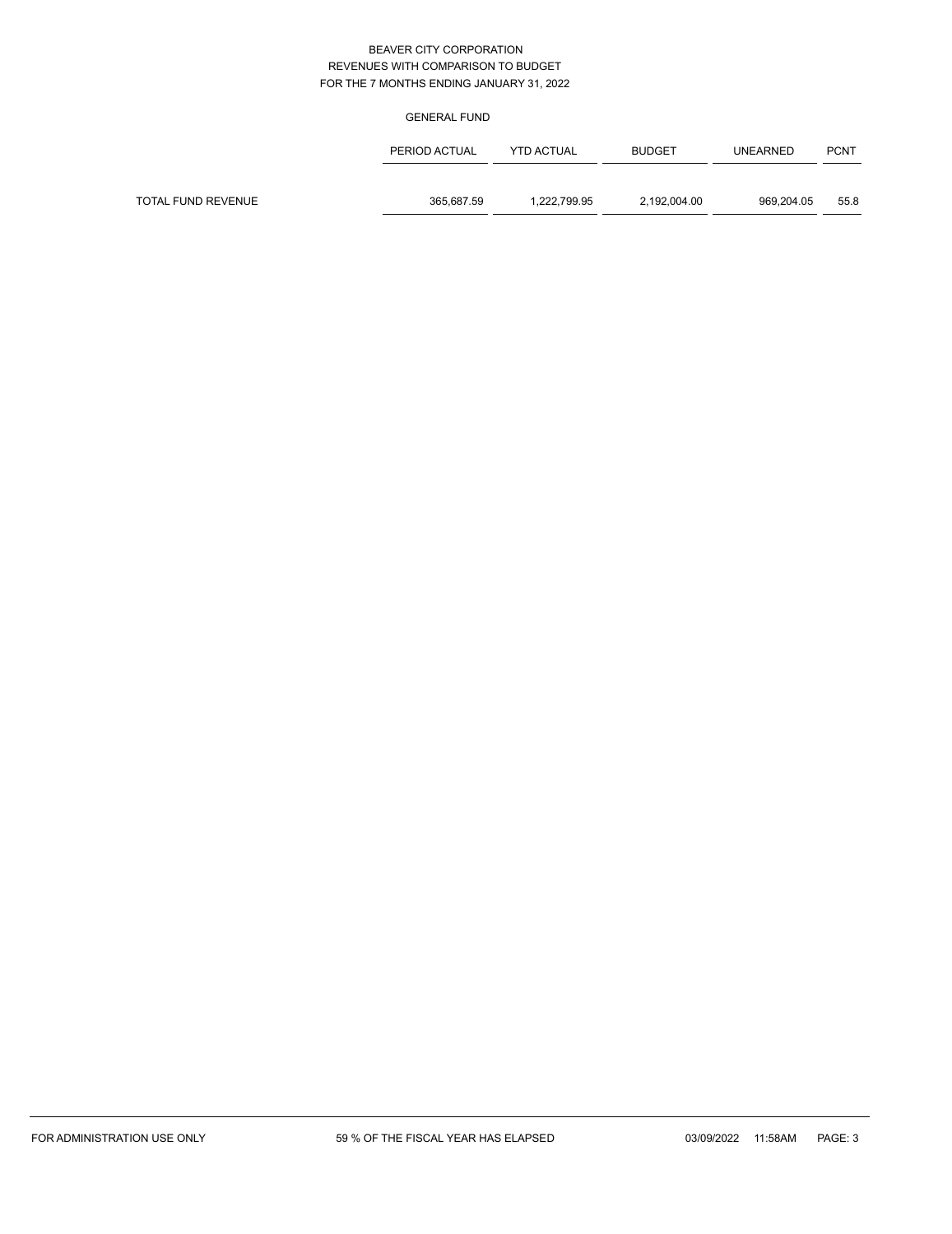|           |                                          | <b>GENERAL FUND</b> |                   |               |            |             |
|-----------|------------------------------------------|---------------------|-------------------|---------------|------------|-------------|
|           |                                          | PERIOD ACTUAL       | <b>YTD ACTUAL</b> | <b>BUDGET</b> | UNEXPENDED | <b>PCNT</b> |
|           | LEGISLATIVE                              |                     |                   |               |            |             |
| 10-41-110 | SALARIES - MAYOR AND COUNCIL             | 2,579.06            | 18,053.42         | 31,000.00     | 12,946.58  | 58.2        |
| 10-41-130 | <b>EMPLOYEE BENEFITS</b>                 | 2,102.30            | 9,963.77          | 7,650.00      | 2,313.77)  | 130.3       |
| 10-41-220 | LEGAL NOTICE / ADVERTISEMENT             | 95.34               | 409.10            | 1,000.00      | 590.90     | 40.9        |
| 10-41-230 | <b>TRAVEL</b>                            | .00                 | .00               | 1,500.00      | 1,500.00   | .0          |
| 10-41-360 | YOUTH CITY COUNCIL                       | .00                 | 334.56            | 600.00        | 265.44     | 55.8        |
| 10-41-610 | <b>MISCELLANEOUS</b>                     | 661.95              | 2,266.27          | 7,000.00      | 4,733.73   | 32.4        |
|           | <b>TOTAL LEGISLATIVE</b>                 | 5,438.65            | 31,027.12         | 48,750.00     | 17,722.88  | 63.7        |
|           | <b>ADMINISTRATIVE</b>                    |                     |                   |               |            |             |
| 10-43-110 | SALARIES AND WAGES                       | 4,260.45            | 30,449.01         | 53,304.00     | 22,854.99  | 57.1        |
| 10-43-130 | <b>EMPLOYEE BENEFITS</b>                 | 3,569.76            | 17,346.10         | 31,200.00     | 13,853.90  | 55.6        |
| 10-43-210 | <b>DUES &amp; MEMBERSHIPS</b>            | .00                 | 914.00            | 2,400.00      | 1,486.00   | 38.1        |
| 10-43-230 | ADMIN TRAVEL, MILEAGE, TNG               | 4.00                | 1,955.02          | 6,500.00      | 4,544.98   | 30.1        |
| 10-43-240 | OFFICE SUPPLIES AND EXPENSE              | 33.65               | 5,675.68          | 10,000.00     | 4,324.32   | 56.8        |
| 10-43-280 | <b>TELEPHONE</b>                         | 799.29              | 5,465.59          | 10,000.00     | 4,534.41   | 54.7        |
| 10-43-310 | ATTORNEY, LEGAL, PROFESSIONAL            | 1,373.00            | 5,893.00          | 12,000.00     | 6,107.00   | 49.1        |
| 10-43-340 | AUDIT                                    | 6,925.00            | 16,925.00         | 18,500.00     | 1,575.00   | 91.5        |
| 10-43-425 | <b>CARES ACT EXPENSES</b>                | .00                 | 44,851.70         | 20,000.00     | 24,851.70) | 224.3       |
| 10-43-510 | <b>BONDS - PROPERTY INSURANCE</b>        | .00                 | 19,708.20         | 19,000.00     | 708.20)    | 103.7       |
| 10-43-610 | <b>MISCELLANEOUS</b>                     | 257.02              | 4,457.04          | 1,500.00      | 2,957.04)  | 297.1       |
| 10-43-630 | ECONOMIC DEVELOPMENT                     | 275.00              | 5,712.95          | 15,000.00     | 9,287.05   | 38.1        |
| 10-43-730 | CAPITAL OUTLAY - IMPROV TELEPH           | .00                 | .00               | 1,000.00      | 1,000.00   | .0          |
| 10-43-740 | CAPITAL OUTLAY - EQUIPMENT               | .00                 | 5,435.66          | 10,000.00     | 4,564.34   | 54.4        |
|           | <b>TOTAL ADMINISTRATIVE</b>              | 17,497.17           | 164,788.95        | 210,404.00    | 45,615.05  | 78.3        |
|           | <b>GENERAL GOVERNMENT BUILDINGS</b>      |                     |                   |               |            |             |
| 10-51-110 | SALARIES AND WAGES-MAINTAINCE            | 388.80              | 2,824.31          | 5,000.00      | 2,175.69   | 56.5        |
| 10-51-130 | <b>EMPLOYEE BENEFITS</b>                 | 32.86               | 236.63            | 600.00        | 363.37     | 39.4        |
|           | 10-51-270 CITY BUILDINGS OP & MAINT      | 4,496.44            | 19,185.38         | 33,000.00     | 13,814.62  | 58.1        |
|           | 10-51-730 CAPITAL OUTLAY - CITY BLDG IMP | .00                 | .00               | 30,000.00     | 30,000.00  | .0          |
|           | 10-51-735 CAP. OUTLAY CITY BLDG UNDER 5K | .00                 | 2,025.00          | 5,000.00      | 2,975.00   | 40.5        |
|           | TOTAL GENERAL GOVERNMENT BUILDINGS       | 4,918.10            | 24,271.32         | 73,600.00     | 49,328.68  | 33.0        |
|           | PLANNING AND ZONING                      |                     |                   |               |            |             |
| 10-53-110 | SALARIES - PLANNING AND ZONING           | 608.92              | 4,505.36          | 8,000.00      | 3,494.64   | 56.3        |
|           | 10-53-130 EMPLOYEE BENEFITS              | 502.48              | 2,372.91          | 4,300.00      | 1,927.09   | 55.2        |
| 10-53-220 | LEGAL NOTICE / ADVERTISMENT              | .00                 | 26.73             | 500.00        | 473.27     | 5.4         |
|           | 10-53-310 GENERAL PLAN DEVELOPMENT       | 2,125.00            | 2,581.00          | .00           | 2,581.00)  | .0          |
|           | 10-53-610 MISCELLANEOUS                  | 291.50              | 1,100.54          | 500.00        | 600.54)    | 220.1       |
|           | TOTAL PLANNING AND ZONING                | 3,527.90            | 10,586.54         | 13,300.00     | 2,713.46   | 79.6        |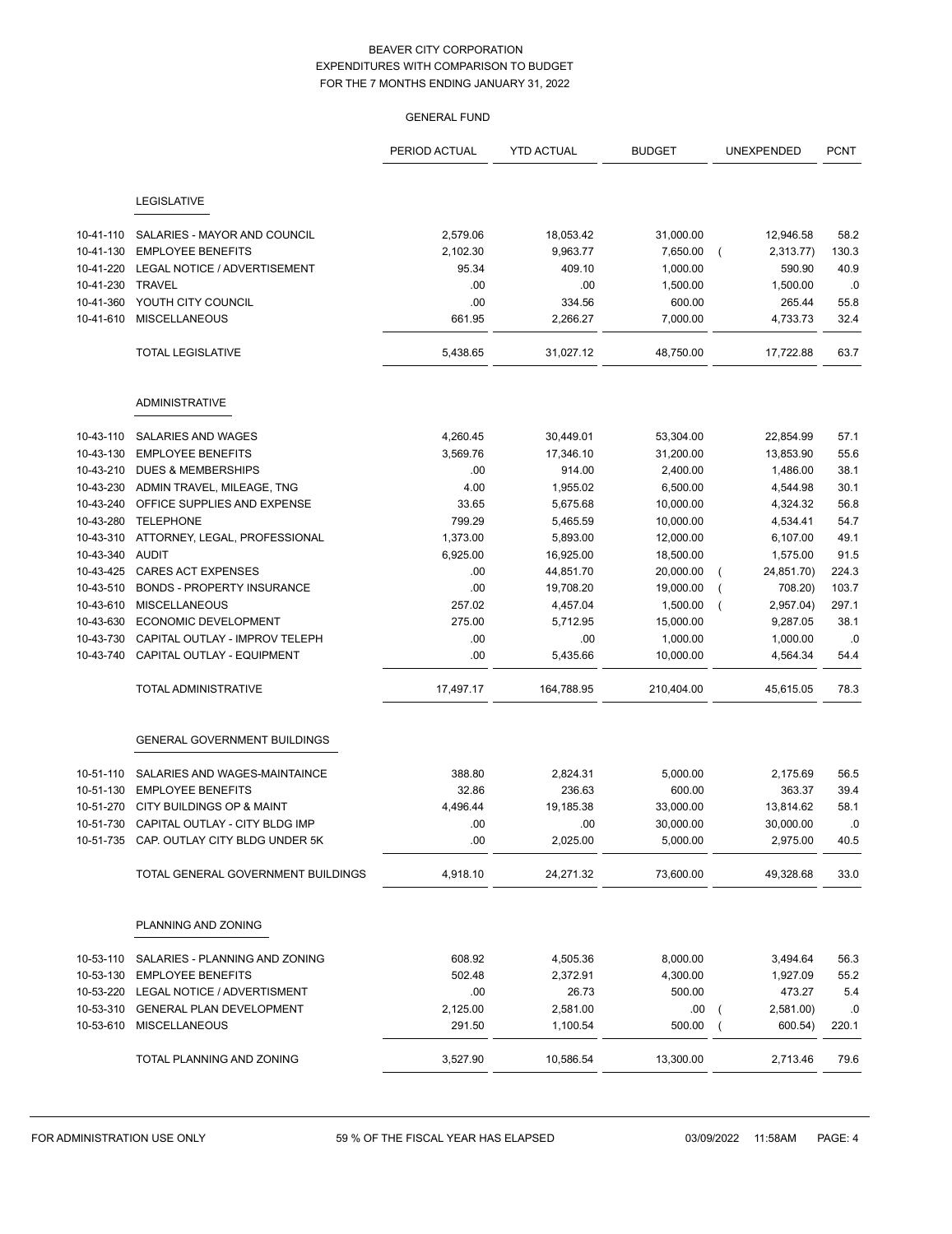|           |                                    | PERIOD ACTUAL | <b>YTD ACTUAL</b> | <b>BUDGET</b> | UNEXPENDED  | <b>PCNT</b> |
|-----------|------------------------------------|---------------|-------------------|---------------|-------------|-------------|
|           | PUBLIC SAFETY                      |               |                   |               |             |             |
| 10-54-110 | SALARY AND WAGES-C GUARD           | 932.50        | 7,328.48          | 15,000.00     | 7,671.52    | 48.9        |
| 10-54-130 | <b>EMPLOYEE BENEFITS-C GUARD</b>   | 653.47        | 2,693.23          | 5,200.00      | 2,506.77    | 51.8        |
| 10-54-350 | WILDLAND FIRE ASSESSMENT           | .00           | .00               | 6,825.00      | 6,825.00    | .0          |
| 10-54-610 | MISCELLANEOUS-C GUARD              | 13.65         | 193.70            | 500.00        | 306.30      | 38.7        |
|           | <b>TOTAL PUBLIC SAFETY</b>         | 1,599.62      | 10,215.41         | 27,525.00     | 17,309.59   | 37.1        |
|           | <b>BUILDING INSPECTION</b>         |               |                   |               |             |             |
| 10-58-610 | BEAVER COUNTY BUILDING FEES        | 20,799.58     | 41,628.98         | 30,000.00     | 11,628.98)  | 138.8       |
|           | TOTAL BUILDING INSPECTION          | 20,799.58     | 41,628.98         | 30,000.00     | 11,628.98)  | 138.8       |
|           | <b>STREETS</b>                     |               |                   |               |             |             |
| 10-60-110 | <b>SALARIES AND WAGES</b>          | 1,783.15      | 12,348.75         | 19,000.00     | 6,651.25    | 65.0        |
| 10-60-130 | <b>EMPLOYEE BENEFITS</b>           | 1,972.43      | 8,144.82          | 12,500.00     | 4,355.18    | 65.2        |
| 10-60-250 | EQUIPMENT SUPPLIES & MAINT.        | 322.36        | 1,832.31          | 5,000.00      | 3,167.69    | 36.7        |
| 10-60-270 | <b>STREET LIGHTING</b>             | 768.10        | 3,868.32          | 5,000.00      | 1,131.68    | 77.4        |
| 10-60-410 | <b>STREET SIGNS &amp; SUPPLIES</b> | .00           | 4,302.85          | 6,000.00      | 1,697.15    | 71.7        |
| 10-60-480 | <b>B &amp; C ROAD FUNDS</b>        | .00           | 138,155.46        | 230,000.00    | 91,844.54   | 60.1        |
| 10-60-485 | <b>CLASS C ROAD EQUIPMENT</b>      | .00           | 2,500.00          | 25,000.00     | 22,500.00   | 10.0        |
| 10-60-490 | SIDEWALK IMPROVEMENTS              | 189.56        | 22,884.07         | 75,000.00     | 52,115.93   | 30.5        |
| 10-60-495 | <b>CITY BEAUTIFICATION</b>         | .00           | 101.96            | 14,800.00     | 14,698.04   | .7          |
| 10-60-610 | <b>MISCELLANEOUS</b>               | 138.56        | 1,364.30          | 2,400.00      | 1,035.70    | 56.9        |
| 10-60-730 | CAPITAL OUTLAY STREETS             | 8,024.52      | 372,147.08        | 221,200.00    | 150,947.08) | 168.2       |
|           | <b>TOTAL STREETS</b>               | 13,198.68     | 567,649.92        | 615,900.00    | 48,250.08   | 92.2        |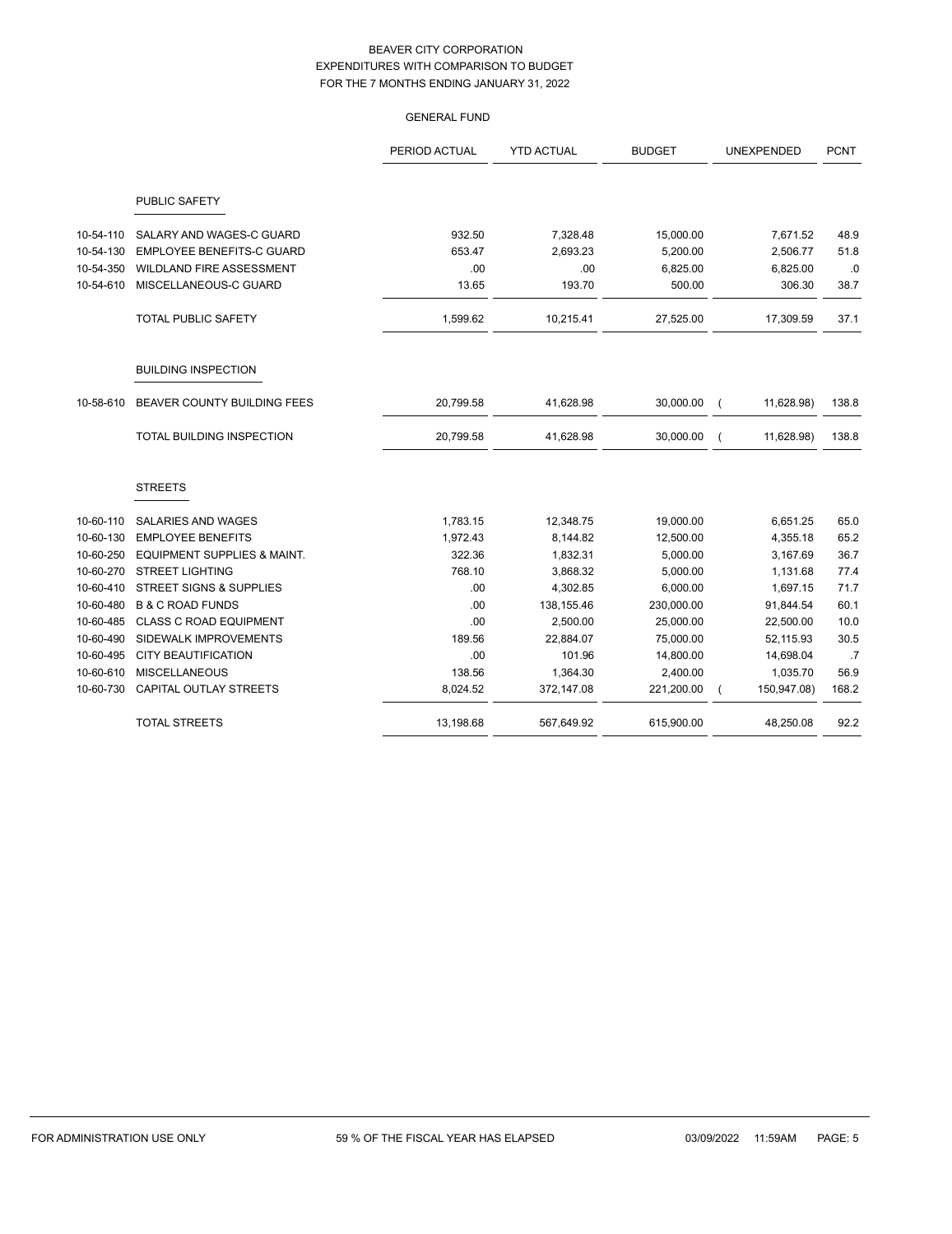|           |                                   | PERIOD ACTUAL | <b>YTD ACTUAL</b> | <b>BUDGET</b> |                | <b>UNEXPENDED</b> | <b>PCNT</b> |
|-----------|-----------------------------------|---------------|-------------------|---------------|----------------|-------------------|-------------|
|           | <b>PARKS</b>                      |               |                   |               |                |                   |             |
| 10-70-110 | <b>SALARIES AND WAGES</b>         | 5,619.56      | 46,312.30         | 92,500.00     |                | 46,187.70         | 50.1        |
| 10-70-130 | <b>EMPLOYEE BENEFITS</b>          | 5,684.49      | 24,431.99         | 47,000.00     |                | 22,568.01         | 52.0        |
| 10-70-260 | <b>PARKS EXPENSE</b>              | 3,833.33      | 19,026.60         | 25,000.00     |                | 5,973.40          | 76.1        |
| 10-70-265 | <b>FOUNTAIN PARK O &amp; M</b>    | 409.71        | 2,153.90          | 3,000.00      |                | 846.10            | 71.8        |
| 10-70-270 | <b>PARK LIGHTING</b>              | .00           | .00               | 1,500.00      |                | 1,500.00          | .0          |
| 10-70-275 | TUSHER MOUNTAIN QUAD PLEX         | 1,913.78      | 6,203.64          | 5,000.00      | (              | 1,203.64)         | 124.1       |
| 10-70-620 | FT CAMERON RECREATION AREA        | 261.42        | 10,315.52         | 4,500.00      | $\overline{ }$ | 5,815.52)         | 229.2       |
| 10-70-621 | FT. CAMERON RODEO GROUNDS         | .00           | 2,797.17          | 4,500.00      |                | 1,702.83          | 62.2        |
| 10-70-625 | <b>DEARMITT FIELDS</b>            | 984.88        | 1,078.98          | 2,500.00      |                | 1,421.02          | 43.2        |
| 10-70-630 | <b>RACE TRACK</b>                 | 91.89         | 5,452.72          | 8,000.00      |                | 2,547.28          | 68.2        |
| 10-70-730 | CAPITAL OUTLAY PARKS UNDER \$5K   | .00           | 5,000.00          | 12,000.00     |                | 7,000.00          | 41.7        |
| 10-70-740 | CAPITAL OUTLAY - EQUIPMENT        | .00           | 2,500.00          | 35,000.00     |                | 32,500.00         | 7.1         |
| 10-70-815 | <b>BOND PRINCIPAL PAYMENT</b>     | .00           | .00               | 35,000.00     |                | 35,000.00         | .0          |
| 10-70-820 | DEBT SERVICE - INTEREST - 1ST     | .00           | 1,969.10          | 3,670.00      |                | 1,700.90          | 53.7        |
| 10-70-830 | <b>ADMINISTRATION FEE</b>         | .00           | 500.00            | 500.00        |                | .00               | 100.0       |
|           | <b>TOTAL PARKS</b>                | 18,799.06     | 127,741.92        | 279,670.00    |                | 151,928.08        | 45.7        |
|           | <b>RECREATION</b>                 |               |                   |               |                |                   |             |
| 10-72-110 | <b>RECREATION SALARIES</b>        | 4,086.56      | 29,628.92         | 52,000.00     |                | 22,371.08         | 57.0        |
| 10-72-130 | <b>EMPLOYEE BENEFITS</b>          | 4,354.54      | 18,319.88         | 21,500.00     |                | 3,180.12          | 85.2        |
| 10-72-740 | <b>RECREATION PROGRAM</b>         | 1,383.50      | 30,239.73         | 35,000.00     |                | 4,760.27          | 86.4        |
| 10-72-743 | RECREATION DONATION EXPENSE       | 1,215.00      | 1,215.00          | .00           | $\overline{ }$ | 1,215.00)         | .0          |
| 10-72-750 | <b>BEAVER BASH/SPRING FLING</b>   | .00           | .00               | 25,000.00     |                | 25,000.00         | .0          |
|           | <b>TOTAL RECREATION</b>           | 11,039.60     | 79,403.53         | 133,500.00    |                | 54,096.47         | 59.5        |
|           | <b>SWIMMING POOL</b>              |               |                   |               |                |                   |             |
| 10-73-110 | SALARIES AND WAGES                | 5,537.32      | 57,581.27         | 84,000.00     |                | 26,418.73         | 68.6        |
| 10-73-130 | <b>EMPLOYEE BENEFITS</b>          | 2,999.16      | 15,382.29         | 26,000.00     |                | 10,617.71         | 59.2        |
| 10-73-270 | <b>BLDG SUPPLIES &amp; MAINT.</b> | 3,774.67      | 18,093.18         | 30,000.00     |                | 11,906.82         | 60.3        |
| 10-73-275 | POOL VENDING MACHINE EXP          | .00           | .00               | 500.00        |                | 500.00            | .0          |
| 10-73-610 | MISC. SUPPLIES - SWIM TEAM        | .00           | 987.46            | 500.00        | $\overline{ }$ | 487.46)           | 197.5       |
| 10-73-720 | CAPITAL OUTLAY - BUILDINGS        | 2,100.00      | 4,000.00          | 14,500.00     |                | 10,500.00         | 27.6        |
| 10-73-740 | <b>CAPITAL OUTLAY - EQUIP</b>     | .00           | .00               | 5,000.00      |                | 5,000.00          | .0          |
|           | <b>TOTAL SWIMMING POOL</b>        | 14,411.15     | 96,044.20         | 160,500.00    |                | 64,455.80         | 59.8        |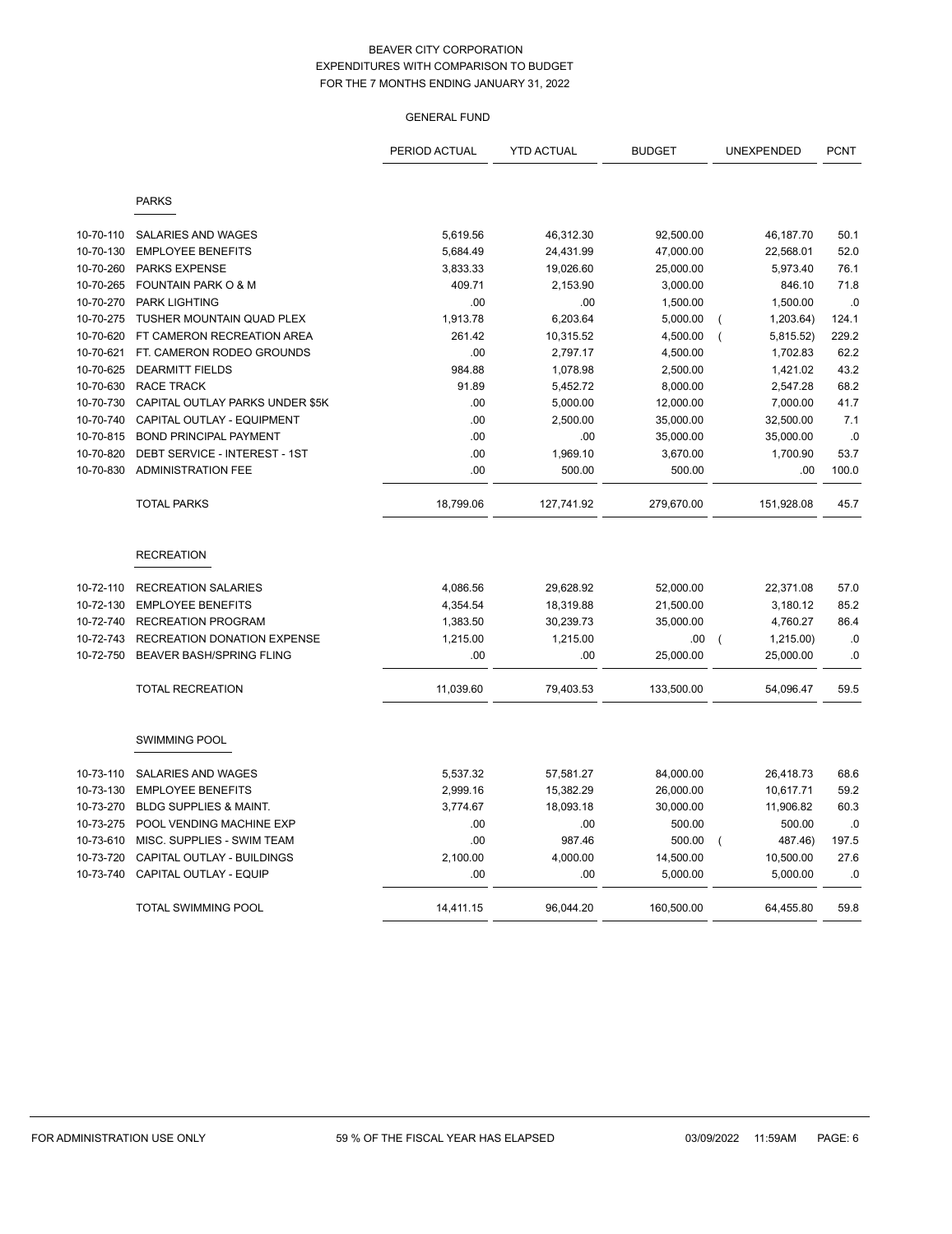|           |                                     | PERIOD ACTUAL | <b>YTD ACTUAL</b> | <b>BUDGET</b> | UNEXPENDED                   | <b>PCNT</b> |
|-----------|-------------------------------------|---------------|-------------------|---------------|------------------------------|-------------|
|           | <b>LIBRARY</b>                      |               |                   |               |                              |             |
|           |                                     |               |                   |               |                              |             |
| 10-75-110 | <b>LIBRARY SALARIES</b>             | 5,303.29      | 52,356.28         | 94,000.00     | 41,643.72                    | 55.7        |
| 10-75-130 | <b>LIBRARY BENEFITS</b>             | 5,313.88      | 25,707.79         | 48,100.00     | 22,392.21                    | 53.5        |
| 10-75-240 | OFFICE SUPPLIES AND EXPENSE         | 540.50        | 784.92            | 1,200.00      | 415.08                       | 65.4        |
| 10-75-250 | <b>TECHNICAL ASSISTANCE</b>         | .00           | 779.41            | 2,000.00      | 1,220.59                     | 39.0        |
| 10-75-260 | <b>HEATING OP &amp; MAINTENANCE</b> | 949.83        | 9,224.14          | 14,000.00     | 4,775.86                     | 65.9        |
| 10-75-270 | <b>LIBRARY PROGRAMS</b>             | 251.88        | 2,585.66          | 2,800.00      | 214.34                       | 92.4        |
| 10-75-731 | CAP. OUTLAY LIBRARY UNDER \$5K      | .00           | 1,159.00          | 2,500.00      | 1,341.00                     | 46.4        |
| 10-75-735 | CITY GRANT--BOOKS & EXPENSES        | .00           | 9,862.09          | 15,000.00     | 5,137.91                     | 65.8        |
| 10-75-736 | STATE DEVELOP GRANT-BOOK EXP        | 96.00         | 216.00            | 6,000.00      | 5,784.00                     | 3.6         |
| 10-75-738 | <b>LIBRARY GRANTS</b>               | 1,112.85      | 6,181.34          | .00           | 6,181.34)<br>$\overline{ }$  | .0          |
| 10-75-810 | LIBRARY ROOF CIB LOAN PRINCIPA      | 3,000.00      | 3,000.00          | 3,000.00      | .00                          | 100.0       |
|           | <b>TOTAL LIBRARY</b>                | 16,568.23     | 111,856.63        | 188,600.00    | 76,743.37                    | 59.3        |
|           | <b>CEMETERY</b>                     |               |                   |               |                              |             |
| 10-77-110 | SALARIES AND WAGES                  | 4,763.97      | 42,968.70         | 64,000.00     | 21,031.30                    | 67.1        |
| 10-77-130 | <b>EMPLOYEE BENEFITS</b>            | 5,669.57      | 25,268.51         | 45,000.00     | 19,731.49                    | 56.2        |
| 10-77-260 | <b>OPERATING &amp; MAINTENANCE</b>  | 4,424.08      | 12,646.11         | 18,000.00     | 5,353.89                     | 70.3        |
| 10-77-730 | CAPITAL OUTLAY - IMPROVEMENTS       | .00           | .00               | 10,000.00     | 10,000.00                    | .0          |
| 10-77-731 | CAP. OUTLAY CEMETARY UNDER \$5K     | .00           | .00               | 1,000.00      | 1,000.00                     | .0          |
| 10-77-740 | CAPITAL OUTLAY - EQUIPMENT          | .00           | 7,912.00          | 15,000.00     | 7,088.00                     | 52.8        |
|           | <b>TOTAL CEMETERY</b>               | 14,857.62     | 88,795.32         | 153,000.00    | 64,204.68                    | 58.0        |
|           | <b>COMMUNITY DEVELOPMENT</b>        |               |                   |               |                              |             |
| 10-78-110 | <b>WAGES &amp; SALARIES</b>         | 291.60        | 2,135.52          | 3,800.00      | 1,664.48                     | 56.2        |
| 10-78-130 | <b>EMPLOYEE BENEFITS</b>            | 24.64         | 180.87            | 500.00        | 319.13                       | 36.2        |
| 10-78-260 | OPERA HOUSE CIVIC CENTER - O &      | 787.71        | 5,059.23          | 20,000.00     | 14,940.77                    | 25.3        |
| 10-78-630 | <b>DONATIONS</b>                    | .00           | 15,759.07         | 1,000.00      | 14,759.07)<br>$\overline{ }$ | 1575.9      |
| 10-78-631 | MAIN STREET CHRISTMAS LIGHTING      | 134.04        | 1,222.94          | 2,000.00      | 777.06                       | 61.2        |
| 10-78-635 | <b>SOUND SYSTEM</b>                 | .00           | .00               | 1,000.00      | 1,000.00                     | $\cdot$ 0   |
| 10-78-640 | OLD COURT HOUSE MUSEUM              | .00           | .00               | 2,000.00      | 2,000.00                     | 0.0         |
| 10-78-645 | CITY SPONSORED EVENTS               | 404.00        | 9,538.63          | 22,000.00     | 12,461.37                    | 43.4        |
| 10-78-650 | ADVERTISE BEAVER - SIGNS            | 196.00        | 7,037.19          | 6,000.00      | 1,037.19)<br>$\left($        | 117.3       |
| 10-78-725 | OPERA HOUSE CAPITAL IMP.            | .00           | 9,300.00          | 20,000.00     | 10,700.00                    | 46.5        |
| 10-78-730 | CAPITAL OUTLAY - COMMUNITY DEV      | .00           | 331.16            | 16,000.00     | 15,668.84                    | 2.1         |
| 10-78-810 | OPERA HOUSE BOND                    | .00           | 6,000.00          | 6,000.00      | .00                          | 100.0       |
| 10-78-815 | OPERA HOUSE BOND INTEREST CIB       | .00           | 2,000.00          | 2,000.00      | .00                          | 100.0       |
|           | TOTAL COMMUNITY DEVELOPMENT         | 1,837.99      | 58,564.61         | 102,300.00    | 43,735.39                    | 57.3        |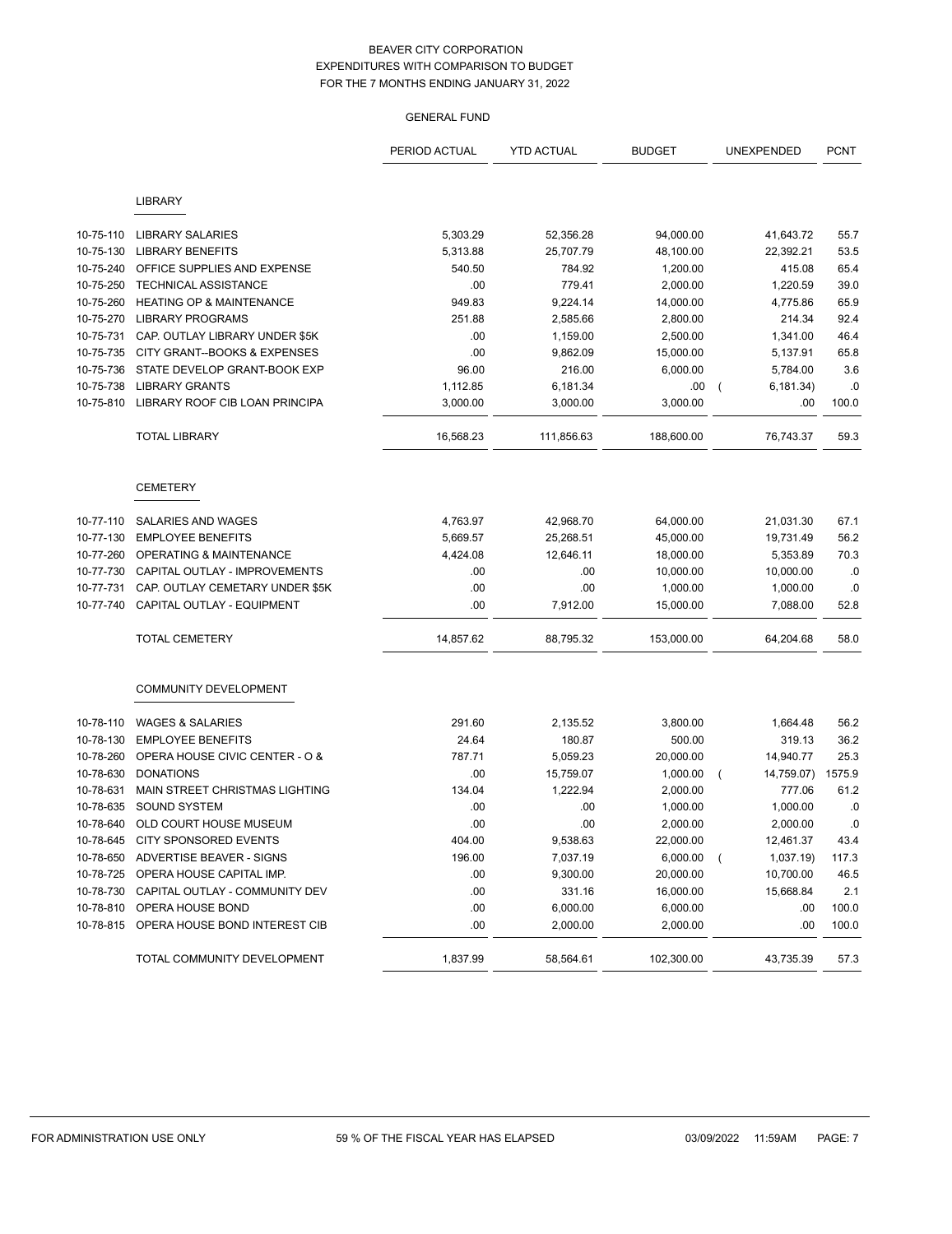GENERAL FUND

|           |                                           | PERIOD ACTUAL | <b>YTD ACTUAL</b> | <b>BUDGET</b> | <b>UNEXPENDED</b> | <b>PCNT</b> |
|-----------|-------------------------------------------|---------------|-------------------|---------------|-------------------|-------------|
|           | <b>OTHER</b>                              |               |                   |               |                   |             |
| 10-80-400 | <b>TELEVISION - OPERATING &amp; MAINT</b> | 1,231.66      | 12,167.47         | 18,000.00     | 5,832.53          | 67.6        |
| 10-80-450 | <b>CITY SURVEY</b>                        | .00           | .00               | 500.00        | 500.00            | .0          |
| 10-80-490 | <b>CREDIT CARD HANDLING FEE</b>           | 2,291.63      | 17,620.12         | 23,547.00     | 5,926.88          | 74.8        |
| 10-80-800 | <b>VETERANS WAR MEMORIAL</b>              | 45.00         | 45.00             | 500.00        | 455.00            | 9.0         |
| 10-80-900 | <b>BAD DEBTS</b>                          | .00           | 107.40            | 500.00        | 392.60            | 21.5        |
| 10-80-901 | <b>BAD DEBT - AR</b>                      | .00           | .00               | 300.00        | 300.00            | .0          |
|           | <b>TOTAL OTHER</b>                        | 3,568.29      | 29,939.99         | 43,347.00     | 13,407.01         | 69.1        |
|           | <b>TRANSFERS</b>                          |               |                   |               |                   |             |
| 10-90-801 | TRANSFER TO OTHER FUNDS AIRPOR            | .00           | .00               | 32,673.00     | 32,673.00         | .0          |
| 10-90-802 | TRANS TO GOLF COURSE CAP IMP              | .00           | .00.              | 78,935.00     | 78,935.00         | .0          |
|           | <b>TOTAL TRANSFERS</b>                    | .00.          | .00               | 111,608.00    | 111,608.00        | .0          |
|           | <b>TOTAL FUND EXPENDITURES</b>            | 148,061.64    | 1,442,514.44      | 2,192,004.00  | 749,489.56        | 65.8        |

NET REVENUE OVER EXPENDITURES 217,625.95 (219,714.49) 219,714.49 .00 219,714.49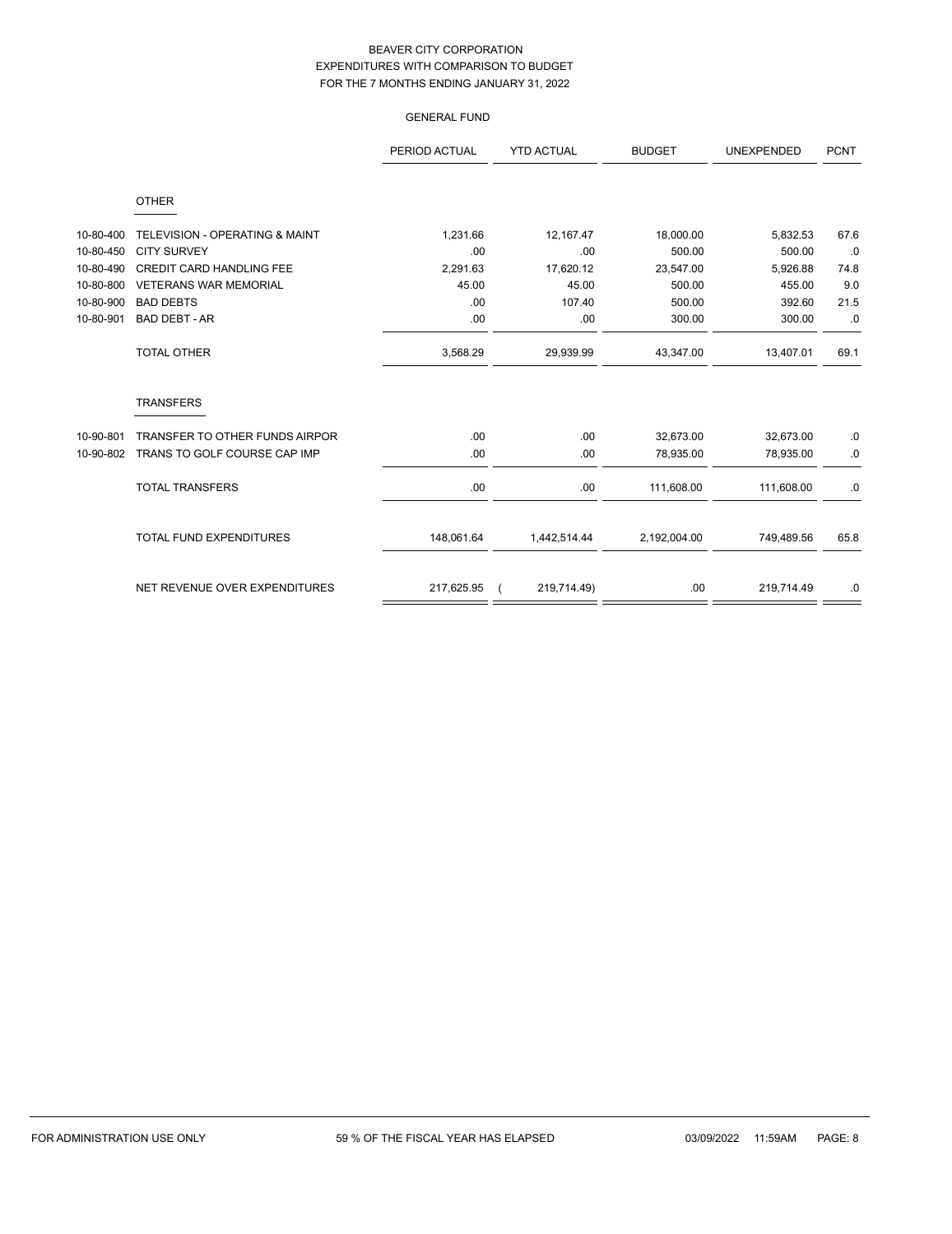### MUNICIPAL BUILDING AUTHORITY

|           |                             | PERIOD ACTUAL | <b>YTD ACTUAL</b> | <b>BUDGET</b> | UNEXPENDED | <b>PCNT</b> |
|-----------|-----------------------------|---------------|-------------------|---------------|------------|-------------|
|           |                             |               |                   |               |            |             |
|           | MISCELLANEOUS REVENUE       |               |                   |               |            |             |
| 32-36-200 | <b>RENTS</b>                | .00           | .00               | 650,000.00    | 650,000.00 | .0          |
|           | TOTAL MISCELLANEOUS REVENUE | .00           | .00               | 650,000.00    | 650,000.00 | .0          |
|           | <b>TOTAL FUND REVENUE</b>   | .00           | .00               | 650,000.00    | 650,000.00 | .0          |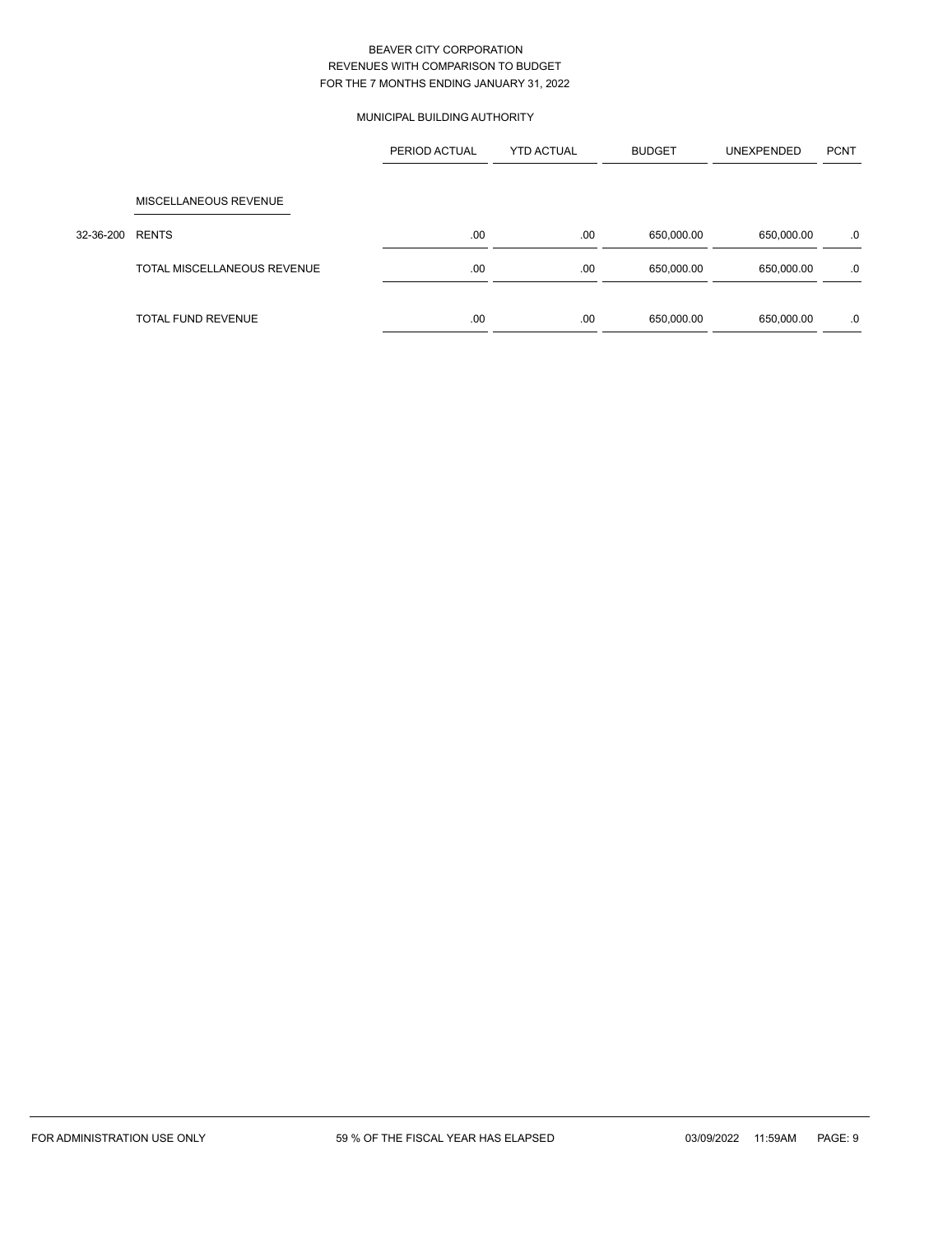### MUNICIPAL BUILDING AUTHORITY

|           |                                | PERIOD ACTUAL | <b>YTD ACTUAL</b> | <b>BUDGET</b> | UNEXPENDED | <b>PCNT</b> |
|-----------|--------------------------------|---------------|-------------------|---------------|------------|-------------|
|           | <b>EXPENDITURES</b>            |               |                   |               |            |             |
| 32-40-810 | DEBT SERVICE - PRINCIPAL - 1ST | .00.          | .00               | 400,000.00    | 400,000.00 | .0          |
| 32-40-820 | DEBT SERVICE - INTEREST - 1ST  | .00           | .00               | 250,000.00    | 250,000.00 | .0          |
|           | <b>TOTAL EXPENDITURES</b>      | .00           | .00               | 650,000.00    | 650,000.00 | .0          |
|           | <b>TOTAL FUND EXPENDITURES</b> | .00           | .00               | 650,000.00    | 650,000.00 | .0          |
|           | NET REVENUE OVER EXPENDITURES  | .00.          | .00               | .00           | .00.       | .0          |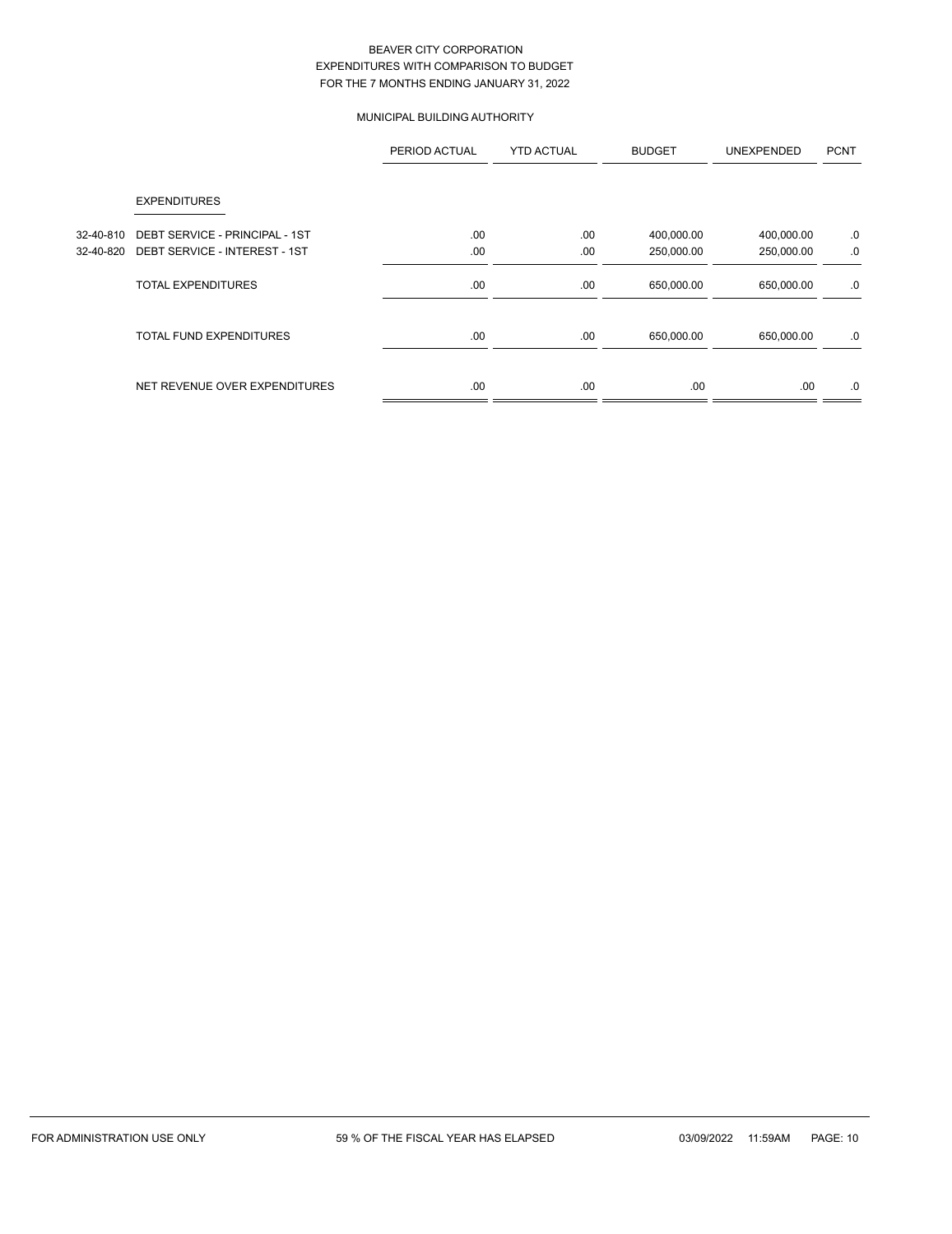### GOLF COURSE

|           |                                    | PERIOD ACTUAL | <b>YTD ACTUAL</b> | <b>BUDGET</b> | UNEXPENDED | <b>PCNT</b> |
|-----------|------------------------------------|---------------|-------------------|---------------|------------|-------------|
|           | <b>OTHER</b>                       |               |                   |               |            |             |
| 40-38-100 | <b>INTEREST EARNINGS</b>           | .00           | 11.06             | 45.00         | 33.94      | 24.6        |
| 40-38-150 | <b>GOLF COURSE GREEN FEES</b>      | .00           | 37,288.23         | 50,000.00     | 12,711.77  | 74.6        |
| 40-38-155 | <b>DRIVING RANGE FEES</b>          | .00           | 909.00            | 1,200.00      | 291.00     | 75.8        |
| 40-38-160 | <b>GOLF COURSE TOURNAMENTS</b>     | .00           | 2,997.71          | 26,000.00     | 23,002.29  | 11.5        |
| 40-38-200 | <b>GOLF COURSE BEER SALES</b>      | .00           | 6,778.98          | 9,500.00      | 2,721.02   | 71.4        |
| 40-38-205 | <b>GOLF COURSE FOOD SALES</b>      | .00           | 20,559.94         | 24,000.00     | 3,440.06   | 85.7        |
| 40-38-210 | GOLF CART PATH FEE REV             | .00           | 19,009.66         | 26,000.00     | 6,990.34   | 73.1        |
| 40-38-212 | <b>GOLF COURSE PRO SHOP</b>        | 210.00        | 23,258.34         | 23,000.00     | 258.34)    | 101.1       |
| 40-38-213 | <b>CLUB RENTALS</b>                | .00           | 1,008.00          | .00           | 1,008.00   | .0          |
| 40-38-215 | <b>GOLF STALLS MAINTENANCE FEE</b> | .00           | 59.55             | 1,620.00      | 1,679.55   | 3.7)        |
| 40-38-220 | <b>GOLF COURSE CLUBHOUSE</b>       | .00           | .00               | 300.00        | 300.00     | .0          |
| 40-38-230 | CLUBHOUSE LOCKER RENTAL FEE        | .00           | 223.75            | 500.00        | 276.25     | 44.8        |
| 40-38-300 | <b>GOLF COURSE GIFT CARDS</b>      | .00           | 163.04            | .00           | 163.04)    | .0          |
|           | <b>TOTAL OTHER</b>                 | 210.00        | 112,148.16        | 162,165.00    | 50,016.84  | 69.2        |
|           | <b>CONTRIBUTIONS AND TRANSFERS</b> |               |                   |               |            |             |
| 40-39-300 | <b>TRANSFER FROM GF</b>            | .00           | .00               | 78,935.00     | 78,935.00  | .0          |
| 40-39-350 | <b>SUNDRY</b>                      | .00           | 1,000.00          | .00.          | 1,000.00   | .0          |
|           | TOTAL CONTRIBUTIONS AND TRANSFERS  | .00           | 1,000.00          | 78,935.00     | 77,935.00  | 1.3         |
|           | <b>TOTAL FUND REVENUE</b>          | 210.00        | 113,148.16        | 241,100.00    | 127,951.84 | 46.9        |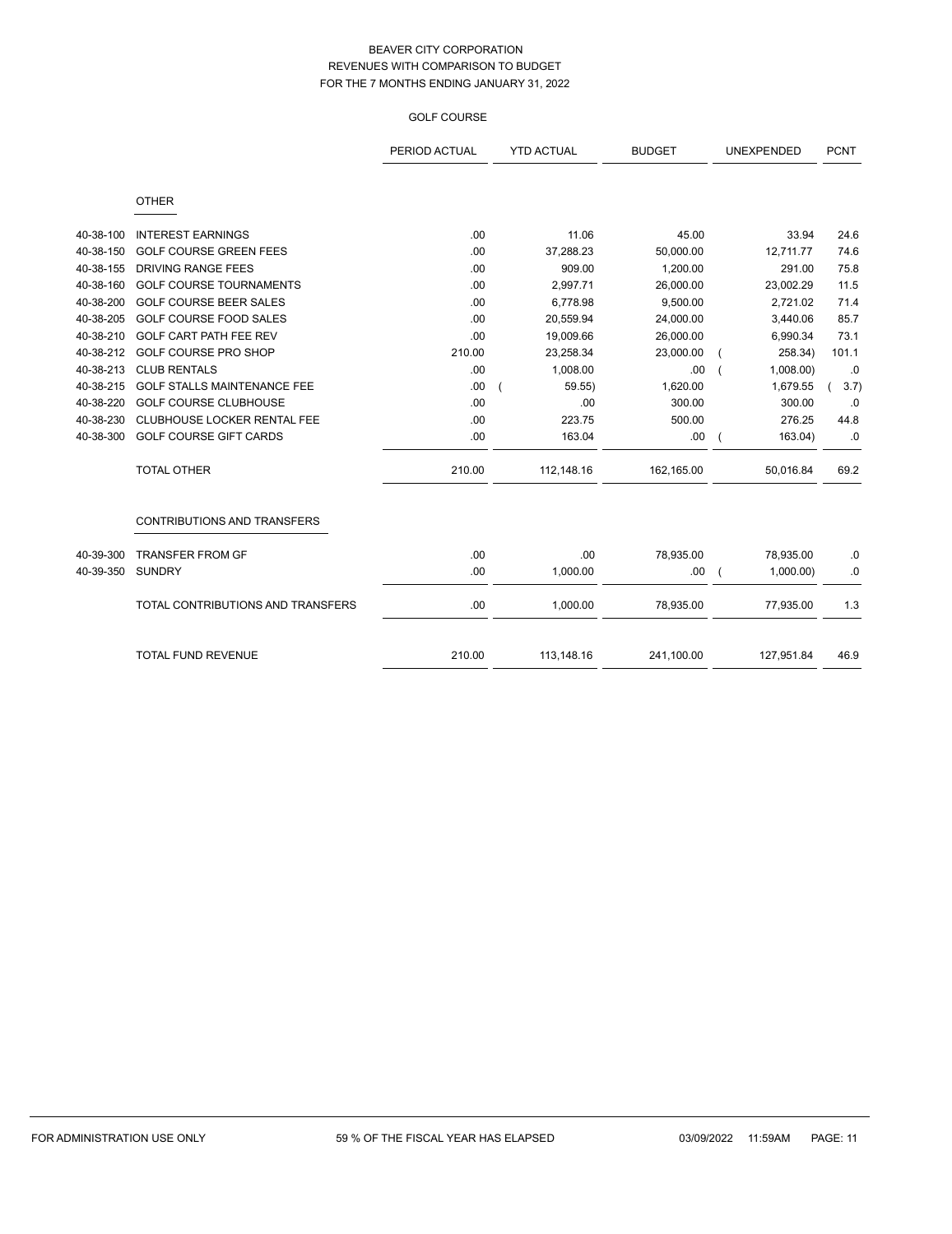### GOLF COURSE

|           |                                     | PERIOD ACTUAL | <b>YTD ACTUAL</b> | <b>BUDGET</b> | UNEXPENDED | <b>PCNT</b> |
|-----------|-------------------------------------|---------------|-------------------|---------------|------------|-------------|
|           | <b>EXPENDITURES</b>                 |               |                   |               |            |             |
|           |                                     |               |                   |               |            |             |
| 40-40-110 | <b>SALARIES AND WAGES</b>           | 2,815.82      | 67,183.77         | 105,000.00    | 37,816.23  | 64.0        |
| 40-40-130 | <b>EMPLOYEE BENEFITS</b>            | 3,234.70      | 17,929.66         | 30,500.00     | 12,570.34  | 58.8        |
| 40-40-211 | <b>TOURNAMENT EXPENSES</b>          | .00           | 2,556.88          | .00           | 2,556.88)  | .0          |
| 40-40-260 | <b>GOLF COURSE O&amp;M</b>          | 1,081.07      | 13,693.84         | 20,000.00     | 6,306.16   | 68.5        |
| 40-40-265 | <b>GOLF COURSE BUILDING O&amp;M</b> | 777.84        | 12,470.46         | 18,000.00     | 5,529.54   | 69.3        |
| 40-40-270 | <b>GOLF CART LEASE</b>              | 870.40        | 5,796.37          | 8,000.00      | 2,203.63   | 72.5        |
| 40-40-275 | <b>GOLF COURSE PRO SHOP</b>         | 4,018.28      | 17,517.02         | 18,000.00     | 482.98     | 97.3        |
| 40-40-280 | <b>FOOD</b>                         | .00           | 14,070.00         | 2,500.00      | 11,570.00) | 562.8       |
| 40-40-285 | <b>BEER</b>                         | .00           | 1,586.91          | 2,500.00      | 913.09     | 63.5        |
| 40-40-490 | <b>CREDIT CARD HANDLING FEE</b>     | 68.21         | 2,976.50          | .00           | 2,976.50)  | .0          |
| 40-40-510 | <b>INSURANCE LIABILITY</b>          | .00           | .00               | 2,000.00      | 2,000.00   | .0          |
| 40-40-720 | CAPITAL OUTLAY - BUILDINGS          | .00           | .00               | 5,000.00      | 5,000.00   | .0          |
| 40-40-730 | CAPITAL OUTLAY GOLF UNDER \$5K      | 359.97        | 3,859.97          | 4,000.00      | 140.03     | 96.5        |
| 40-40-740 | CAPITAL OUTLAY - EQUIPMENT          | .00           | 16,000.00         | 25,000.00     | 9,000.00   | 64.0        |
| 40-40-805 | <b>GOLF COURSE IMPROVEMENTS</b>     | 108.29        | 297.47            | .00           | 297.47)    | .0          |
| 40-40-815 | GOLF CART STALLS ELECTRICITY        | 51.16         | 345.39            | 600.00        | 254.61     | 57.6        |
|           | <b>TOTAL EXPENDITURES</b>           | 13,385.74     | 176,284.24        | 241,100.00    | 64,815.76  | 73.1        |
|           | TOTAL FUND EXPENDITURES             | 13,385.74     | 176,284.24        | 241,100.00    | 64,815.76  | 73.1        |
|           | NET REVENUE OVER EXPENDITURES       | 13,175.74)    | 63,136.08)        | .00           | 63,136.08  | .0          |
|           |                                     |               |                   |               |            |             |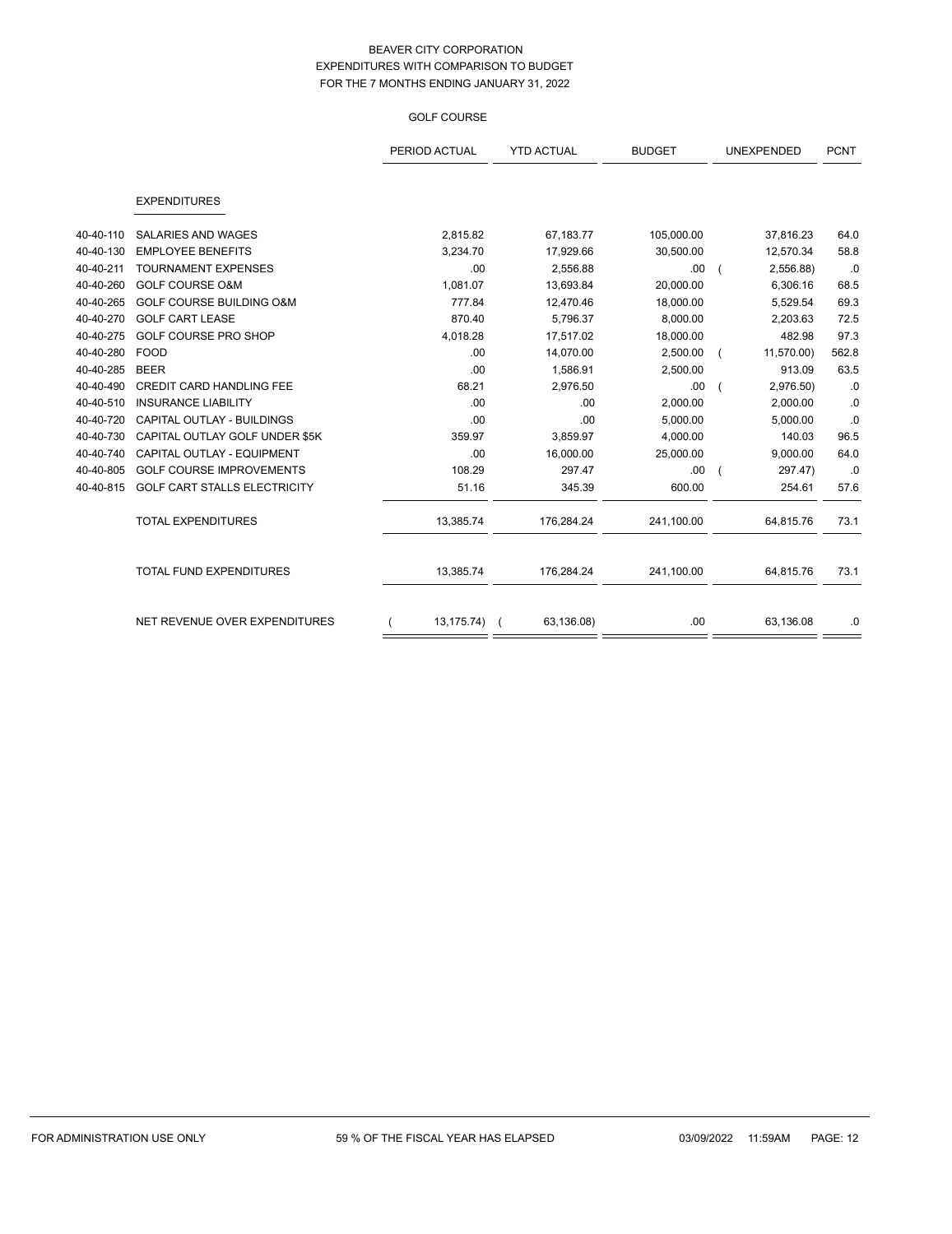|           |                          | <b>WATER IMPACT</b> |                   |               |            |                |
|-----------|--------------------------|---------------------|-------------------|---------------|------------|----------------|
|           |                          | PERIOD ACTUAL       | <b>YTD ACTUAL</b> | <b>BUDGET</b> | UNEXPENDED | <b>PCNT</b>    |
|           | <b>REVENUE</b>           |                     |                   |               |            |                |
| 42-37-140 | <b>IMPACT FEES</b>       | 3,105.00            | 33,700.00         | 15,000.00     | 18,700.00) | 224.7          |
|           | <b>TOTAL REVENUE</b>     | 3,105.00            | 33,700.00         | 15,000.00     | 18,700.00) | 224.7          |
|           | <b>OTHER</b>             |                     |                   |               |            |                |
| 42-38-100 | <b>INTEREST EARNINGS</b> | .00                 | 119.96            | 800.00        |            | 15.0<br>680.04 |
|           | <b>TOTAL OTHER</b>       | .00                 | 119.96            | 800.00        |            | 15.0<br>680.04 |
|           | TOTAL FUND REVENUE       | 3,105.00            | 33,819.96         | 15,800.00     | 18,019.96) | 214.1          |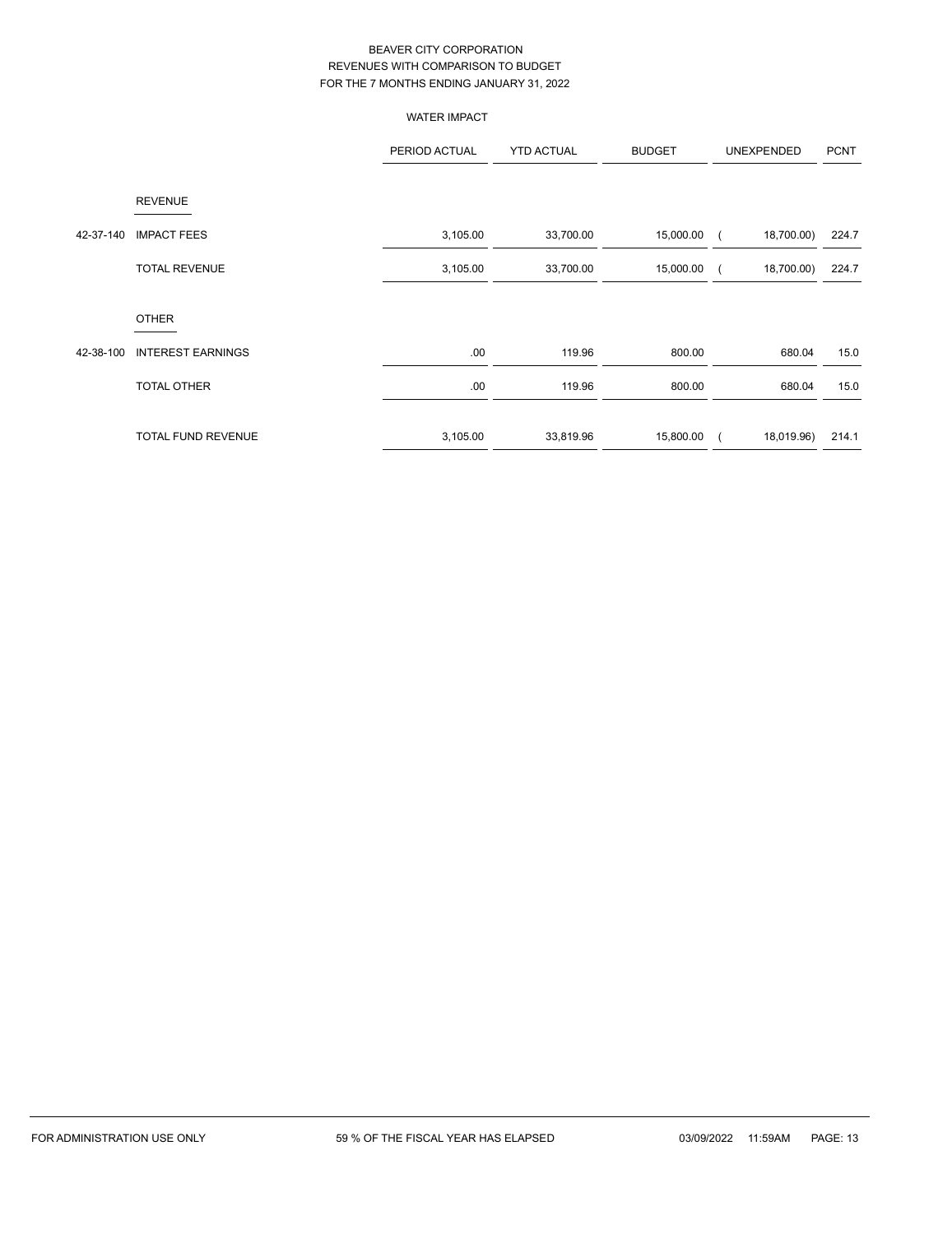### WATER IMPACT

|           |                                | PERIOD ACTUAL | <b>YTD ACTUAL</b> | <b>BUDGET</b> | <b>UNEXPENDED</b> | <b>PCNT</b> |
|-----------|--------------------------------|---------------|-------------------|---------------|-------------------|-------------|
|           | <b>EXPENDITURES</b>            |               |                   |               |                   |             |
| 42-40-310 | ATTORNEY, LEGAL, PROFESSIONAL  | .00.          | .00               | 2,000.00      | 2,000.00          | .0          |
| 42-40-810 | TRANSFER TO WATER FUND         | .00           | .00               | 13,800.00     | 13,800.00         | .0          |
|           | <b>TOTAL EXPENDITURES</b>      | .00           | .00               | 15,800.00     | 15,800.00         | .0          |
|           | <b>TOTAL FUND EXPENDITURES</b> | .00           | .00               | 15,800.00     | 15,800.00         | .0          |
|           | NET REVENUE OVER EXPENDITURES  | 3,105.00      | 33,819.96         | .00           | 33,819.96)        | .0          |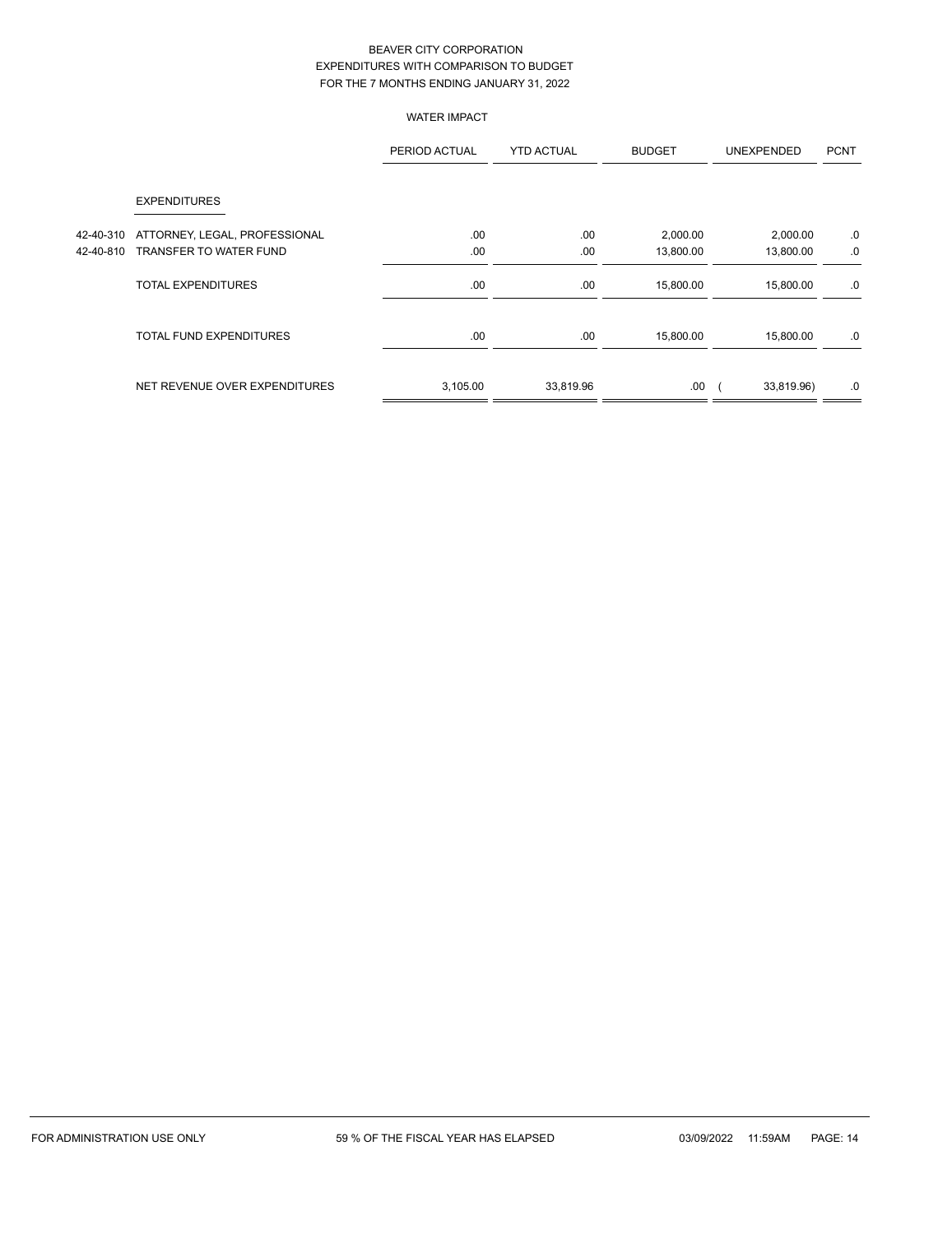# WATER ACQUISITION

|           |                           | PERIOD ACTUAL | <b>YTD ACTUAL</b> | <b>BUDGET</b> | UNEXPENDED |            | <b>PCNT</b> |
|-----------|---------------------------|---------------|-------------------|---------------|------------|------------|-------------|
|           | <b>REVENUE</b>            |               |                   |               |            |            |             |
| 43-37-145 | <b>WATER ACQUISITION</b>  | 19,500.00     | 84,500.00         | 50,000.00     |            | 34,500.00) | 169.0       |
|           | <b>TOTAL REVENUE</b>      | 19,500.00     | 84,500.00         | 50,000.00     |            | 34,500.00) | 169.0       |
|           | <b>OTHER</b>              |               |                   |               |            |            |             |
| 43-38-100 | <b>INTEREST EARNINGS</b>  | .00.          | 366.14            | 500.00        |            | 133.86     | 73.2        |
|           | <b>TOTAL OTHER</b>        | .00.          | 366.14            | 500.00        |            | 133.86     | 73.2        |
|           | <b>TOTAL FUND REVENUE</b> | 19,500.00     | 84,866.14         | 50,500.00     |            | 34,366.14) | 168.1       |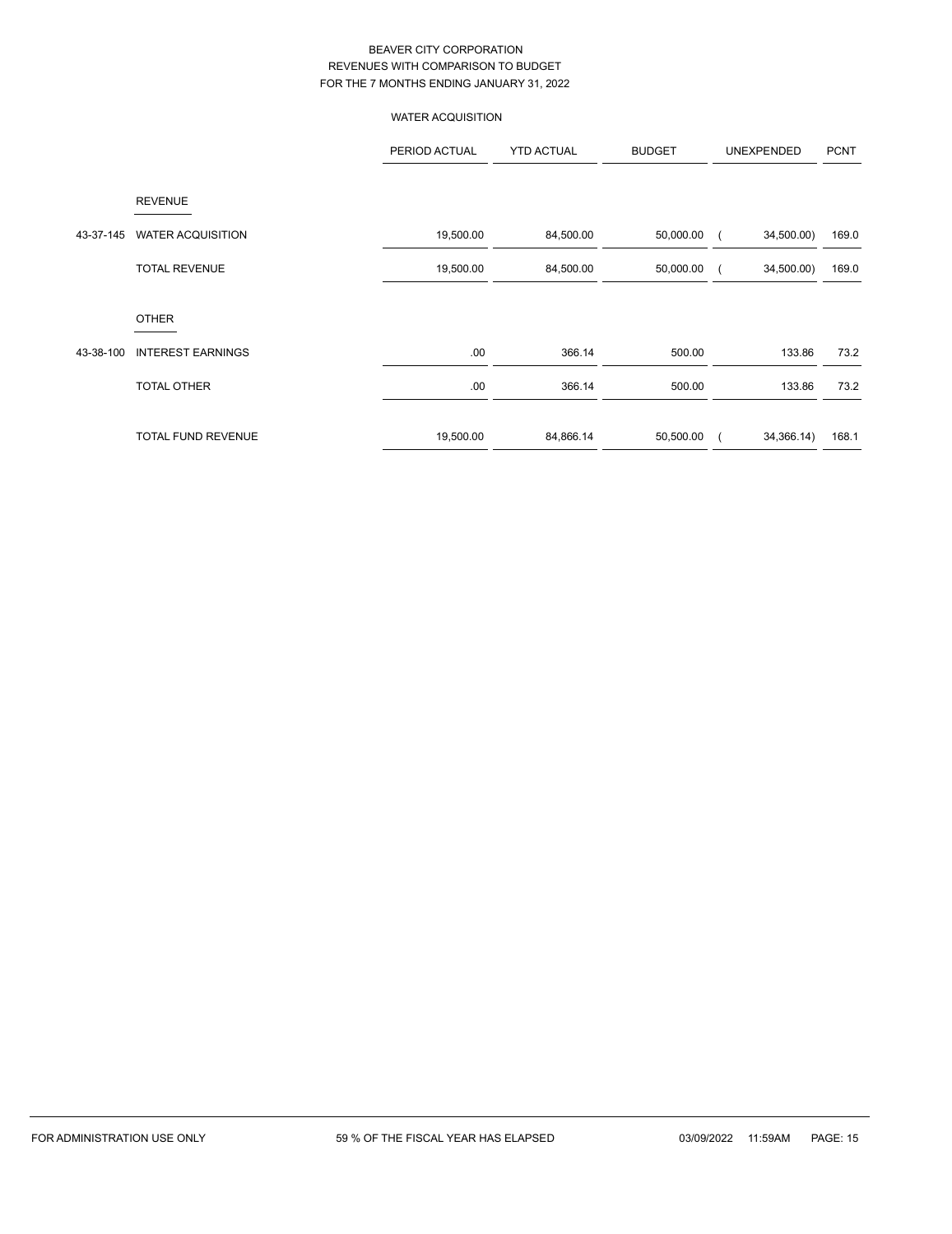### WATER ACQUISITION

|           |                                | PERIOD ACTUAL | <b>YTD ACTUAL</b> | <b>BUDGET</b> | <b>UNEXPENDED</b> | <b>PCNT</b> |
|-----------|--------------------------------|---------------|-------------------|---------------|-------------------|-------------|
|           | <b>EXPENDITURES</b>            |               |                   |               |                   |             |
| 43-40-730 | CAPITAL OUTLAY-WATER SHARES    | .00           | .00               | 48,500.00     | 48,500.00         | .0          |
| 43-40-805 | TRANSFER TO WATER FUND         | .00           | .00               | 2,000.00      | 2,000.00          | .0          |
|           | <b>TOTAL EXPENDITURES</b>      | .00           | .00               | 50,500.00     | 50,500.00         | .0          |
|           | <b>TOTAL FUND EXPENDITURES</b> | .00           | .00               | 50,500.00     | 50,500.00         | .0          |
|           | NET REVENUE OVER EXPENDITURES  | 19,500.00     | 84,866.14         | .00           | 84,866.14)        | .0          |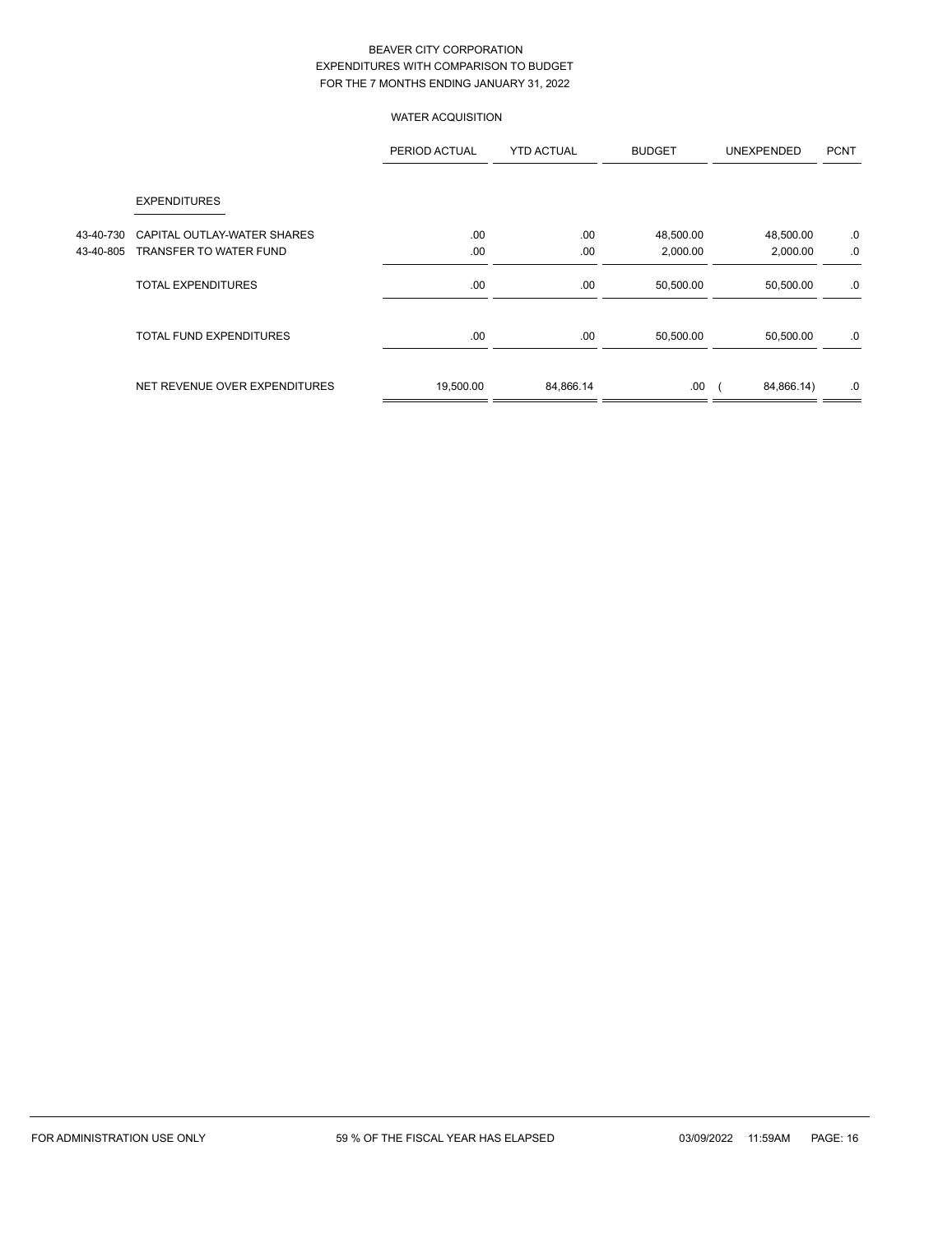|           |                          | <b>SEWER IMPACT</b> |                   |               |                       |             |
|-----------|--------------------------|---------------------|-------------------|---------------|-----------------------|-------------|
|           |                          | PERIOD ACTUAL       | <b>YTD ACTUAL</b> | <b>BUDGET</b> | UNEXPENDED            | <b>PCNT</b> |
|           | <b>REVENUE</b>           |                     |                   |               |                       |             |
| 44-37-140 | <b>SEWER IMPACT FEE</b>  | 2,850.00            | 13,300.00         | 9,500.00      | 3,800.00              | 140.0       |
|           | <b>TOTAL REVENUE</b>     | 2,850.00            | 13,300.00         | 9,500.00      | 3,800.00              | 140.0       |
|           | <b>OTHER</b>             |                     |                   |               |                       |             |
| 44-38-100 | <b>INTEREST EARNINGS</b> | .00                 | 74.50             | 200.00        | 125.50                | 37.3        |
|           | <b>TOTAL OTHER</b>       | .00                 | 74.50             | 200.00        | 125.50                | 37.3        |
|           | TOTAL FUND REVENUE       | 2,850.00            | 13,374.50         | 9,700.00      | 3,674.50)<br>$\left($ | 137.9       |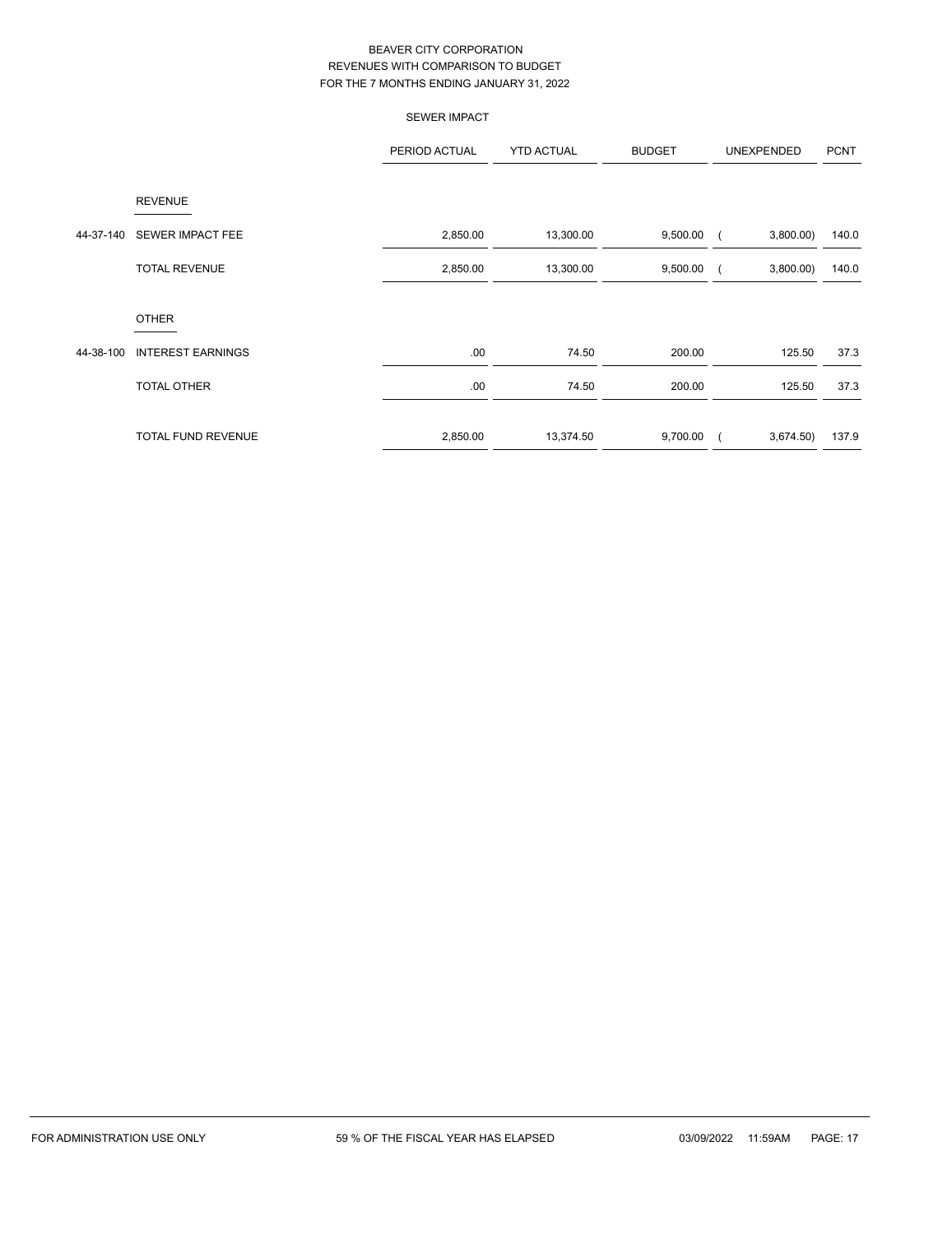|           |                                | <b>SEWER IMPACT</b> |                   |               |            |             |
|-----------|--------------------------------|---------------------|-------------------|---------------|------------|-------------|
|           |                                | PERIOD ACTUAL       | <b>YTD ACTUAL</b> | <b>BUDGET</b> | UNEXPENDED | <b>PCNT</b> |
|           | <b>EXPENDITURES</b>            |                     |                   |               |            |             |
| 44-40-805 | <b>TRANSFER TO SEWER FUND</b>  | .00.                | .00               | 9,700.00      | 9,700.00   | .0          |
|           | <b>TOTAL EXPENDITURES</b>      | .00.                | .00               | 9,700.00      | 9,700.00   | .0          |
|           | <b>TOTAL FUND EXPENDITURES</b> | .00.                | .00               | 9,700.00      | 9,700.00   | .0          |
|           | NET REVENUE OVER EXPENDITURES  | 2,850.00            | 13,374.50         | .00.          | 13,374.50) | .0          |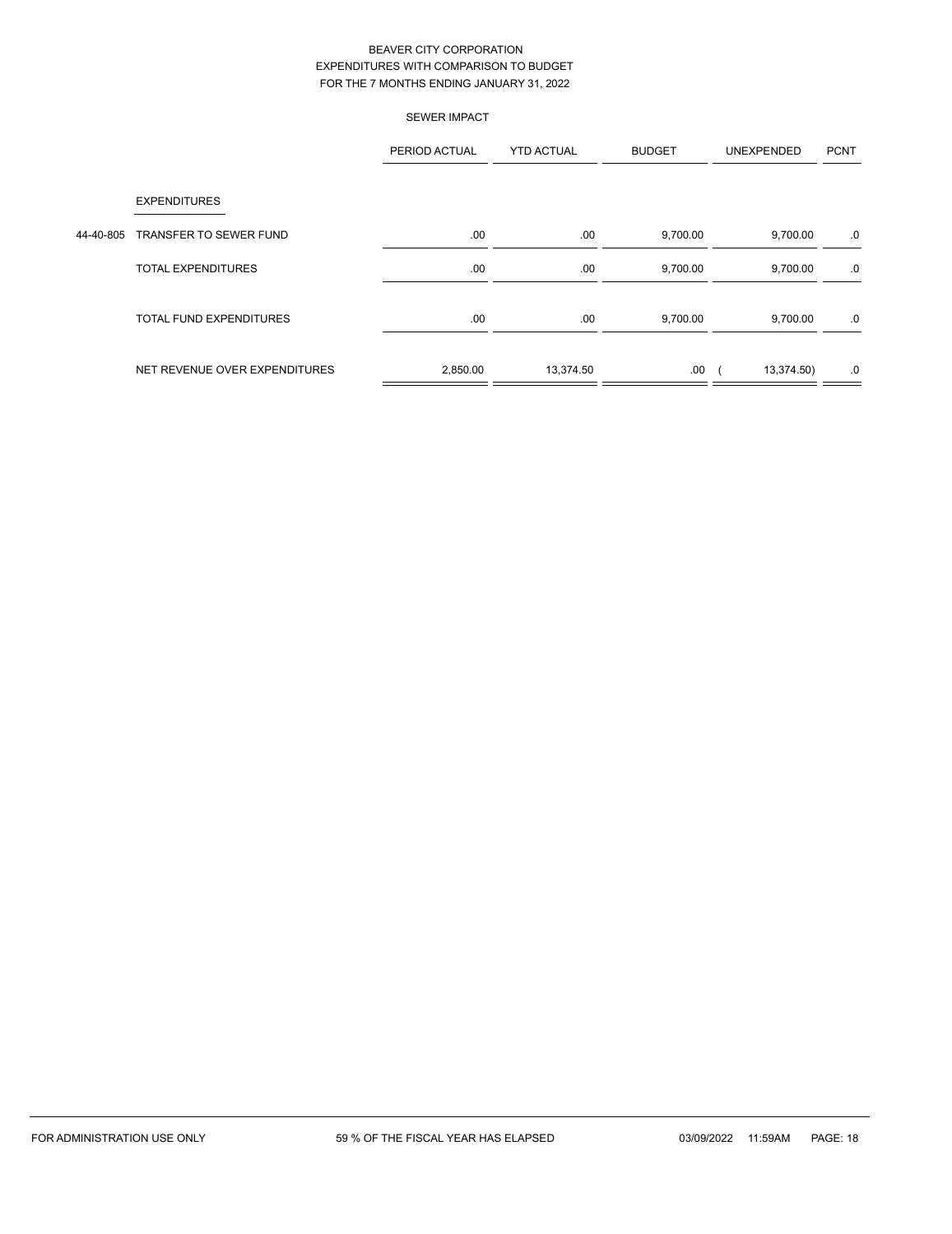### AIRPORT IMPROVEMENT

|           |                                    | PERIOD ACTUAL | <b>YTD ACTUAL</b> | <b>BUDGET</b> | <b>UNEXPENDED</b> | <b>PCNT</b>     |
|-----------|------------------------------------|---------------|-------------------|---------------|-------------------|-----------------|
|           | <b>CHARGES FOR SERVICES</b>        |               |                   |               |                   |                 |
| 46-34-820 | <b>SALE OF AVIATION FUEL</b>       | 504.14        | 16,725.34         | 14,000.00     | 2,725.34)         | 119.5           |
| 46-34-840 | <b>HANGER LEASE</b>                | 3,374.25      | 3,374.25          | 1,500.00      | 1,874.25          | 225.0           |
|           | <b>TOTAL CHARGES FOR SERVICES</b>  | 3,878.39      | 20,099.59         | 15,500.00     | 4,599.59)         | 129.7           |
|           | <b>OTHER</b>                       |               |                   |               |                   |                 |
| 46-38-100 | INTEREST EARNINGS, REFUND TAX      | .00           | 8.21              | 50.00         | 41.79             | 16.4            |
| 46-38-300 | AIRPORT GRANTS & LOAN              | 1,000.00      | 1,000.00          | 613,859.00    | 612,859.00        | $.2\phantom{0}$ |
|           | <b>TOTAL OTHER</b>                 | 1,000.00      | 1,008.21          | 613,909.00    | 612,900.79        | $.2\phantom{0}$ |
|           | <b>CONTRIBUTIONS AND TRANSFERS</b> |               |                   |               |                   |                 |
| 46-39-300 | <b>TRANSFER FROM GENERAL FUND</b>  | .00           | .00               | 32,673.00     | 32,673.00         | .0              |
|           | TOTAL CONTRIBUTIONS AND TRANSFERS  | .00           | .00               | 32,673.00     | 32,673.00         | .0              |
|           | <b>TOTAL FUND REVENUE</b>          | 4,878.39      | 21,107.80         | 662,082.00    | 640,974.20        | 3.2             |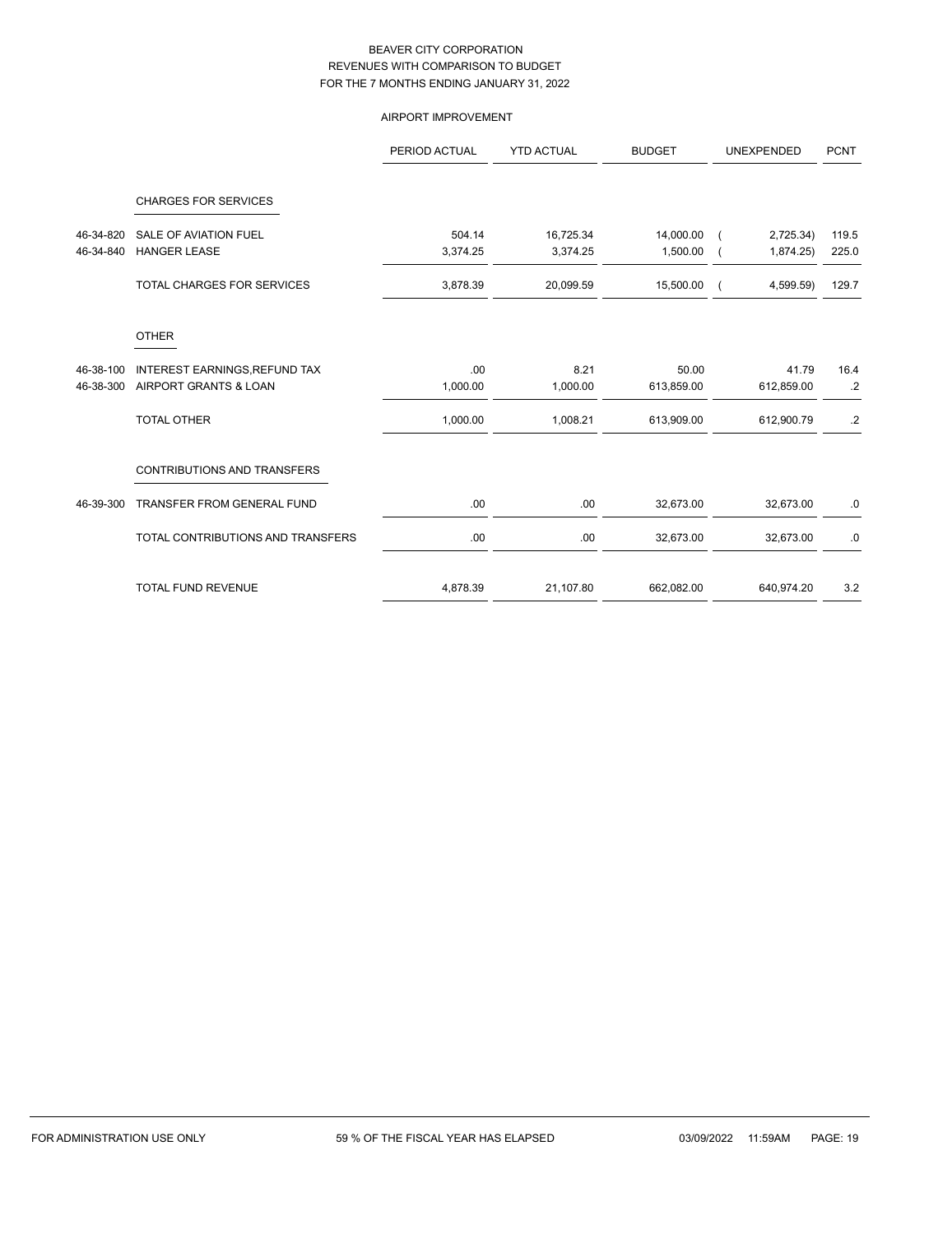### AIRPORT IMPROVEMENT

|           |                                | PERIOD ACTUAL | <b>YTD ACTUAL</b> | <b>BUDGET</b> | <b>UNEXPENDED</b> | <b>PCNT</b> |
|-----------|--------------------------------|---------------|-------------------|---------------|-------------------|-------------|
|           | <b>EXPENDITURES</b>            |               |                   |               |                   |             |
| 46-40-510 | <b>INSURANCE LIABILITY</b>     | .00           | 1,945.00          | 2,000.00      | 55.00             | 97.3        |
| 46-40-810 | AIRPORT O & M                  | 658.13        | 21,090.99         | 16,050.00     | 5,040.99)         | 131.4       |
| 46-40-820 | AIRPORT IMPROVEMENT            | .00           | .00               | 644,032.00    | 644,032.00        | .0          |
|           | <b>TOTAL EXPENDITURES</b>      | 658.13        | 23,035.99         | 662,082.00    | 639,046.01        | 3.5         |
|           | <b>TOTAL FUND EXPENDITURES</b> | 658.13        | 23,035.99         | 662,082.00    | 639,046.01        | 3.5         |
|           | NET REVENUE OVER EXPENDITURES  | 4,220.26      | 1,928.19)         | .00           | 1,928.19          | .0          |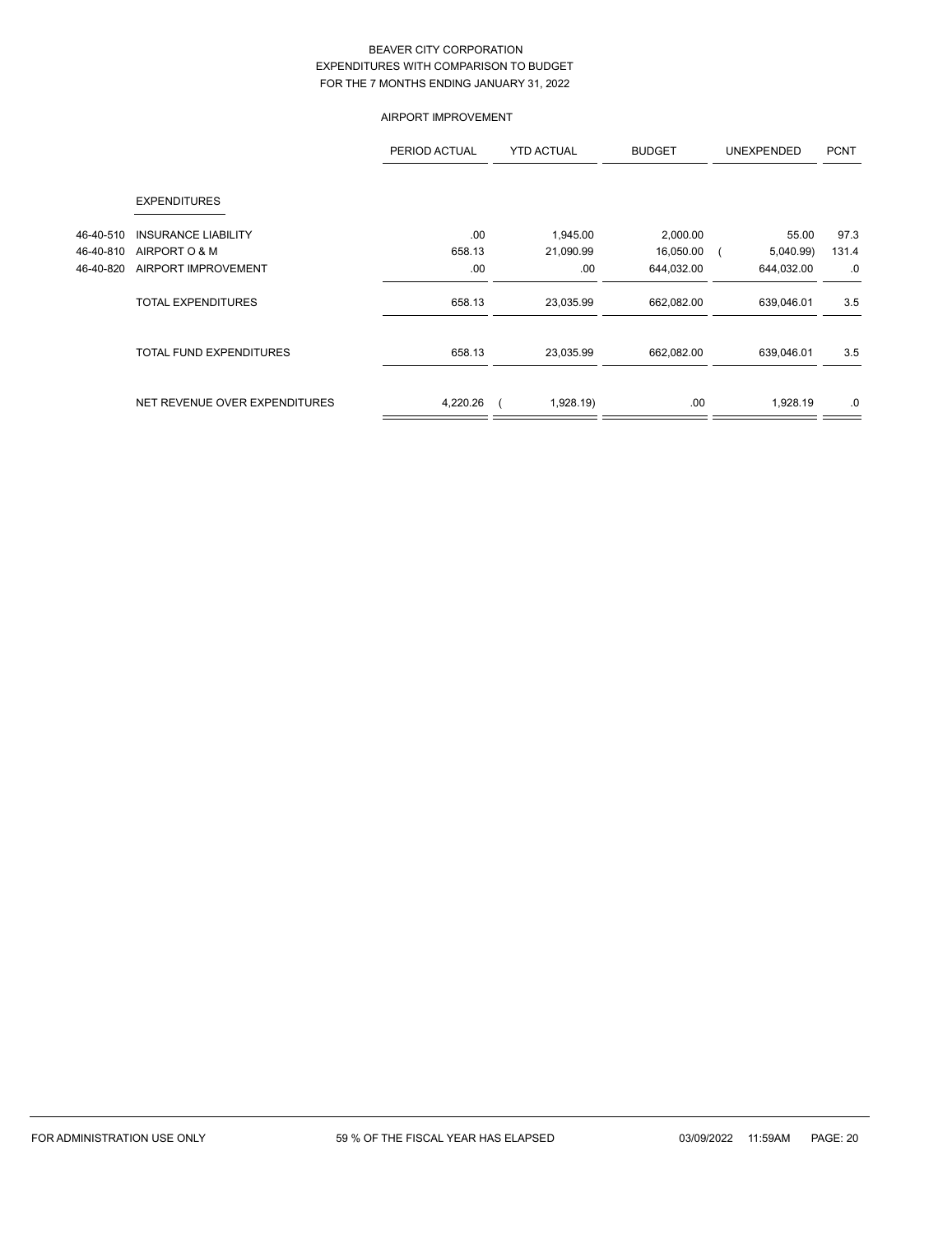# PRESSURIZED IRRIGATION

|           |                                | PERIOD ACTUAL | <b>YTD ACTUAL</b> | <b>BUDGET</b> | UNEXPENDED | <b>PCNT</b> |
|-----------|--------------------------------|---------------|-------------------|---------------|------------|-------------|
|           | <b>REVENUE</b>                 |               |                   |               |            |             |
| 50-37-100 | PRESSURIZED IRRIGATION SALES   | 10,938.00     | 78,792.57         | 125,000.00    | 46,207.43  | 63.0        |
| 50-37-200 | NEW IRRIGATION CONNECTION FEES | 4,500.00      | 8,250.00          | 1,500.00      | 6,750.00   | 550.0       |
|           | <b>TOTAL REVENUE</b>           | 15,438.00     | 87,042.57         | 126,500.00    | 39,457.43  | 68.8        |
|           | <b>OTHER REVENUE</b>           |               |                   |               |            |             |
| 50-38-100 | <b>INTEREST EARNINGS</b>       | .00           | 152.46            | 50.00         | 102.46     | 304.9       |
|           | <b>TOTAL OTHER REVENUE</b>     | .00           | 152.46            | 50.00         | 102.46     | 304.9       |
|           | <b>TOTAL FUND REVENUE</b>      | 15,438.00     | 87,195.03         | 126,550.00    | 39,354.97  | 68.9        |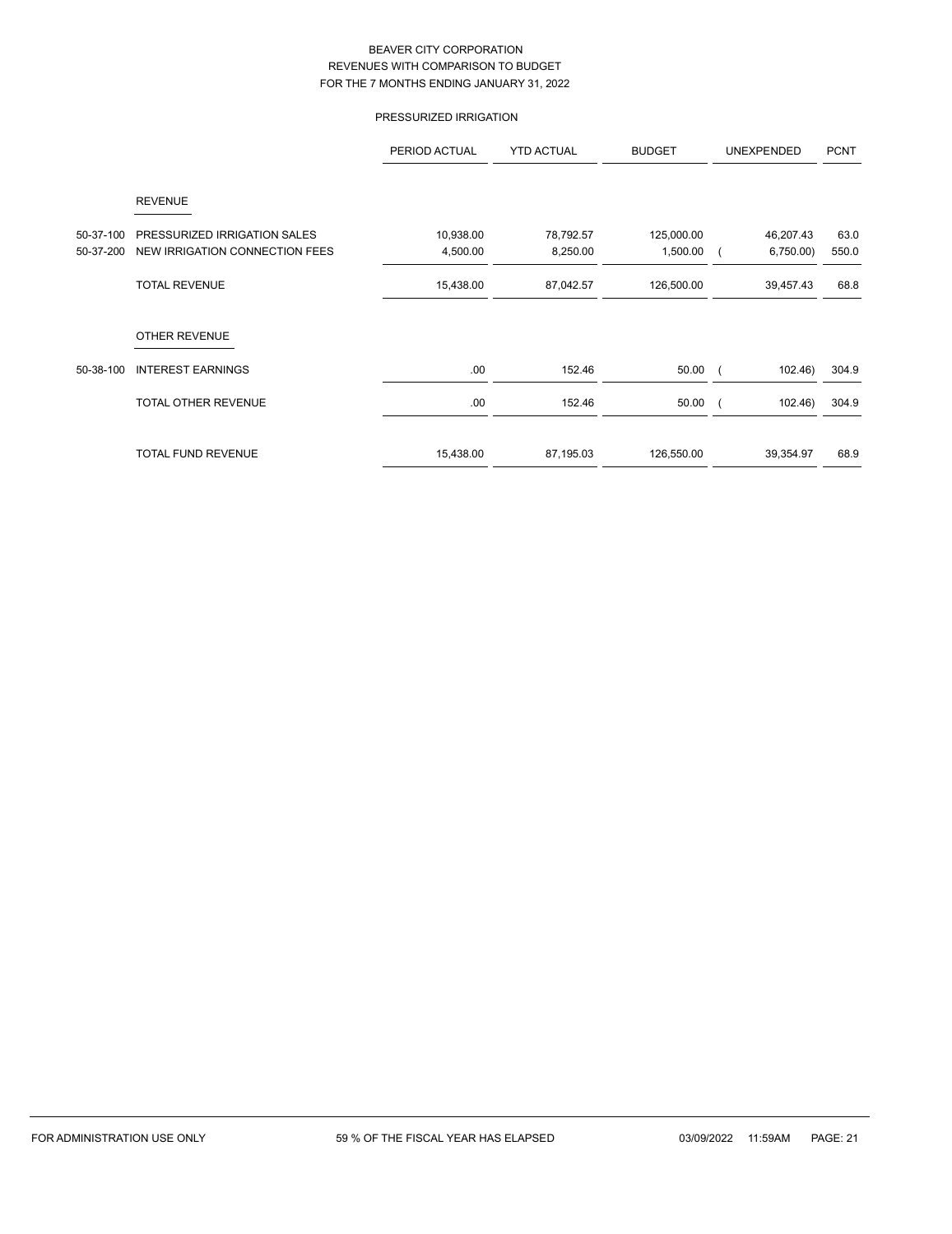### PRESSURIZED IRRIGATION

|           |                                    | PERIOD ACTUAL | <b>YTD ACTUAL</b> | <b>BUDGET</b> | <b>UNEXPENDED</b> | <b>PCNT</b> |
|-----------|------------------------------------|---------------|-------------------|---------------|-------------------|-------------|
|           |                                    |               |                   |               |                   |             |
|           | <b>EXPENSES</b>                    |               |                   |               |                   |             |
| 50-40-110 | <b>SALARIES &amp; WAGES</b>        | 2,803.11      | 21,068.29         | 32,000.00     | 10,931.71         | 65.8        |
| 50-40-130 | <b>EMPLOYEE BENEFITS</b>           | 2,577.49      | 12,074.49         | 19,500.00     | 7,425.51          | 61.9        |
| 50-40-210 | <b>DUES &amp; ASSESSMENTS</b>      |               |                   | 500.00        | 500.00            |             |
|           |                                    | .00           | .00               |               |                   | .0          |
| 50-40-225 | ADMINISTRATIVE SERVICE TO GF       | .00           | .00               | 5,000.00      | 5,000.00          | .0          |
| 50-40-260 | <b>OPERATION &amp; MAINTENANCE</b> | 1,571.99      | 15,451.63         | 25,000.00     | 9,548.37          | 61.8        |
| 50-40-510 | <b>INSURANCE - PI</b>              | .00           | 9,969.10          | 2,500.00      | 7,469.10)         | 398.8       |
| 50-40-620 | <b>CANALS &amp; DITCHES</b>        | 5,751.71      | 5,751.71          | 2,500.00      | 3,251.71)         | 230.1       |
| 50-40-650 | <b>DEPRECIATION EXPENSE</b>        | 4,465.83      | 26,859.08         | .00           | 26,859.08)        | .0          |
| 50-40-730 | CAPITAL OUTLAY-PI SYSTEM           | .00           | .00               | 20.000.00     | 20,000.00         | .0          |
| 50-40-740 | CAPITAL OUTLAY-EQUIPMENT           | .00           | 13,000.00         | 15,000.00     | 2,000.00          | 86.7        |
| 50-40-900 | <b>BAD DEBTS</b>                   | .00           | 214.22            | 400.00        | 185.78            | 53.6        |
| 50-40-920 | <b>TRANSFER TO SURPLUS ACCOUNT</b> | .00           | .00               | 4,150.00      | 4,150.00          | .0          |
|           | <b>TOTAL EXPENSES</b>              | 17,170.13     | 104,388.52        | 126,550.00    | 22,161.48         | 82.5        |
|           | <b>TOTAL FUND EXPENDITURES</b>     | 17,170.13     | 104,388.52        | 126,550.00    | 22,161.48         | 82.5        |
|           | NET REVENUE OVER EXPENDITURES      | $1,732.13)$ ( | 17,193.49)        | .00           | 17,193.49         | .0          |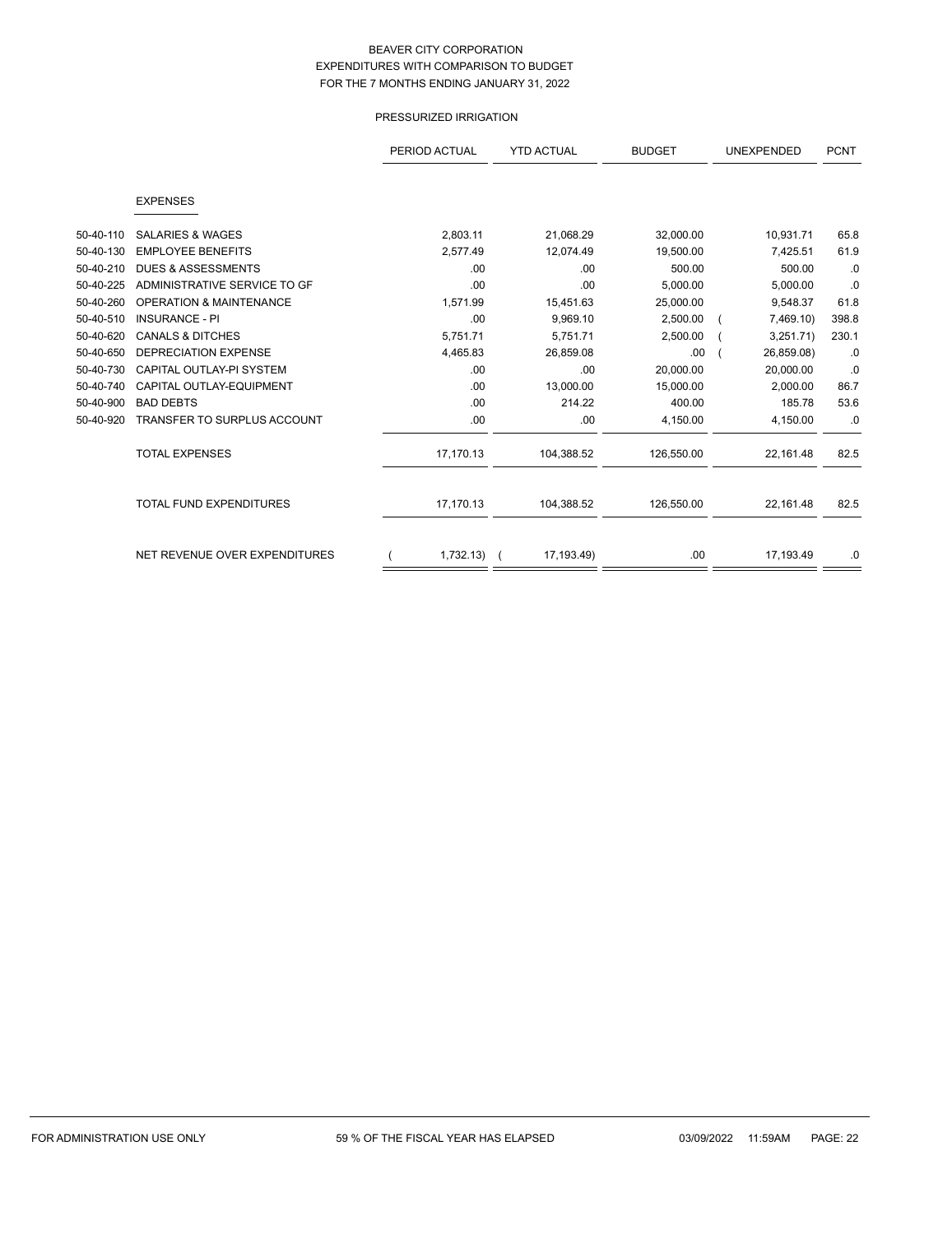|           |                                   | <b>WATER FUND</b> |                |                   |               |                |               |             |
|-----------|-----------------------------------|-------------------|----------------|-------------------|---------------|----------------|---------------|-------------|
|           |                                   | PERIOD ACTUAL     |                | <b>YTD ACTUAL</b> | <b>BUDGET</b> |                | UNEXPENDED    | <b>PCNT</b> |
|           | INTERGOVERNMENTAL REVENUE         |                   |                |                   |               |                |               |             |
| 51-33-470 | ARPA SO. MAIN ST. LINE IMP.       | .00               |                | 188,473.50        | .00           | $\overline{ }$ | 188,473.50)   | .0          |
| 51-33-490 | CIB-BEAR SPRING DEV               | .00               |                | 986,000.00        | .00           |                | 986,000.00)   | $\cdot$ 0   |
|           | TOTAL INTERGOVERNMENTAL REVENUE   | .00               |                | 1,174,473.50      | .00.          | $\overline{ }$ | 1,174,473.50) | 0.          |
|           | <b>REVENUE</b>                    |                   |                |                   |               |                |               |             |
| 51-37-100 | <b>CULINARY SALES</b>             | 69,344.33         |                | 565,736.77        | 900,000.00    |                | 334,263.23    | 62.9        |
| 51-37-140 | <b>WATER METER FEE</b>            | 950.00            |                | 4,800.00          | .00.          |                | 4,800.00)     | $.0\,$      |
| 51-37-200 | OTHER NEW CONNECTIONS             | 1,925.00          |                | 9,740.00          | 9,500.00      |                | 240.00)       | 102.5       |
|           | <b>TOTAL REVENUE</b>              | 72,219.33         |                | 580,276.77        | 909,500.00    |                | 329,223.23    | 63.8        |
|           | <b>OTHER</b>                      |                   |                |                   |               |                |               |             |
| 51-38-100 | <b>INTEREST EARNINGS</b>          | 334.08            |                | 2,611.04          | 3,500.00      |                | 888.96        | 74.6        |
| 51-38-300 | CIB 5LOAN                         | .00               |                | .00               | 986,000.00    |                | 986,000.00    | $.0\,$      |
| 51-38-900 | <b>WATER SUNDRY</b>               | .00               |                | 6,277.46          | 5,000.00      |                | 1,277.46)     | 125.6       |
| 51-38-910 | TRANSFER FROM IMPACT FEES         | .00               |                | .00               | 13,800.00     |                | 13,800.00     | $\cdot$ 0   |
| 51-38-915 | TRANSFER FROM WATER ACQ           | .00               |                | .00               | 2,000.00      |                | 2,000.00      | $\cdot$ 0   |
|           | <b>TOTAL OTHER</b>                | 334.08            |                | 8,888.50          | 1,010,300.00  |                | 1,001,411.50  | .9          |
|           | CONTRIBUTIONS AND TRANSFERS       |                   |                |                   |               |                |               |             |
| 51-39-200 | CAPITAL ASSET DISPOSITION         | .00.              | $\overline{ }$ | 3,803.70)         | .00           |                | 3,803.70      | .0          |
|           | TOTAL CONTRIBUTIONS AND TRANSFERS | .00               | $\overline{ }$ | 3,803.70)         | .00           |                | 3,803.70      | 0.          |
|           | TOTAL FUND REVENUE                | 72,553.41         |                | 1,759,835.07      | 1,919,800.00  |                | 159,964.93    | 91.7        |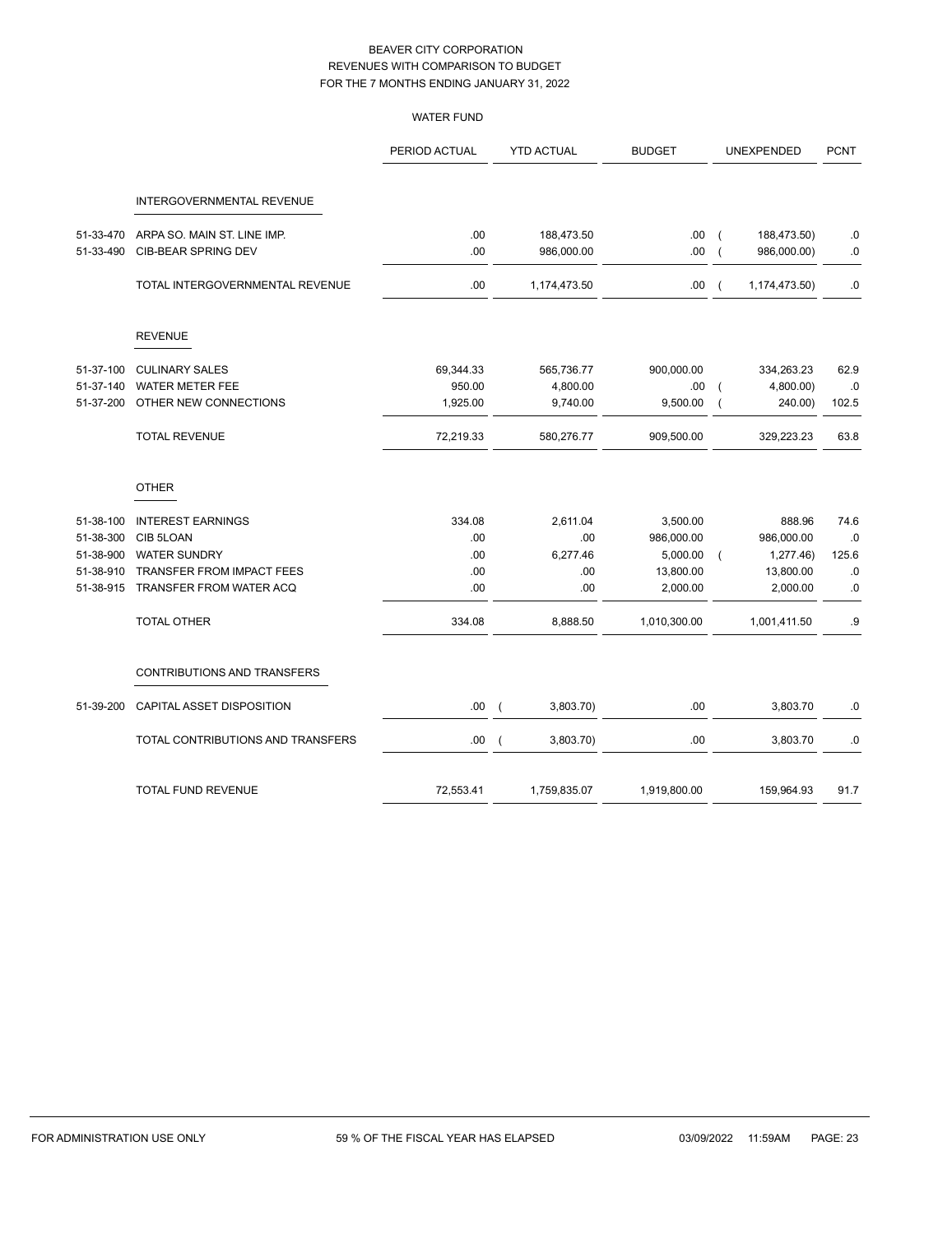# WATER FUND

|           |                                           | PERIOD ACTUAL | <b>YTD ACTUAL</b> | <b>BUDGET</b> | UNEXPENDED  | <b>PCNT</b> |
|-----------|-------------------------------------------|---------------|-------------------|---------------|-------------|-------------|
|           |                                           |               |                   |               |             |             |
|           | <b>EXPENDITURES</b>                       |               |                   |               |             |             |
| 51-40-110 | <b>SALARIES AND WAGES</b>                 | 19,120.84     | 137,299.18        | 265,750.00    | 128,450.82  | 51.7        |
| 51-40-130 | <b>EMPLOYEE BENEFITS</b>                  | 16,467.55     | 75,299.60         | 144,250.00    | 68,950.40   | 52.2        |
| 51-40-210 | <b>DUES &amp; ASSESSMENTS</b>             | 50.00         | 1,664.00          | 2,500.00      | 836.00      | 66.6        |
| 51-40-225 | <b>ADMIN SERVICES</b>                     | .00           | .00               | 30,000.00     | 30,000.00   | .0          |
| 51-40-260 | PRESSURIZED IRRIGATION O & M              | 838.51        | 3,642.05          | .00           | 3,642.05)   | .0          |
| 51-40-265 | <b>OPERATING &amp; MAINTENANCE - WATE</b> | 4,589.00      | 94,079.35         | 85,000.00     | 9,079.35    | 110.7       |
| 51-40-310 | PROF SVC/ATTORNEY FEES                    | .00           | 2,460.00          | 10,000.00     | 7,540.00    | 24.6        |
| 51-40-510 | INSURANCE - CULINARY WATER                | .00           | 10,521.10         | 20,500.00     | 9,978.90    | 51.3        |
| 51-40-610 | <b>MISCELLANEOUS</b>                      | .00           | .00               | 200.00        | 200.00      | .0          |
| 51-40-650 | <b>DEPRECIATION</b>                       | 35,183.93     | 216,607.02        | .00           | 216,607.02) | .0          |
| 51-40-721 | WATER PROJECT BEAR CANYON SPRI            | 196,483.75    | 246,984.71        | 1,035,000.00  | 788,015.29  | 23.9        |
| 51-40-722 | STORM DRAINAGE WATER STUDY                | .00           | 327.50            | .00           | 327.50)     | .0          |
| 51-40-730 | CAPITAL OUTLAY - WATER SYSTEM             | .00           | 75,667.32         | 67,528.00     | 8,139.32)   | 112.1       |
| 51-40-732 | CAPITAL OUTLAY WATER UNDER \$5K           | 2,230.00      | 2,550.00          | 5,000.00      | 2,450.00    | 51.0        |
| 51-40-740 | CAPITAL OUTLAY - EQUIPMENT                | .00           | 43,330.69         | 52,000.00     | 8,669.31    | 83.3        |
| 51-40-805 | TRANSFER TO G/F FOR SERVICES              | .00           | .00               | 45,000.00     | 45,000.00   | .0          |
| 51-40-820 | DEBT SERVICE - INTEREST                   | .00           | 29,772.50         | 29,772.00     | .50)        | 100.0       |
| 51-40-900 | <b>BAD DEBTS</b>                          | .00           | 441.27            | 1,500.00      | 1,058.73    | 29.4        |
| 51-40-901 | <b>BAD DEBT - AR</b>                      | .00           | .00               | 800.00        | 800.00      | .0          |
| 51-40-920 | TRANSFER TO SURPLUS ACCT                  | .00           | .00               | 125,000.00    | 125,000.00  | .0          |
|           | <b>TOTAL EXPENDITURES</b>                 | 274,963.58    | 940,646.29        | 1,919,800.00  | 979,153.71  | 49.0        |
|           | TOTAL FUND EXPENDITURES                   | 274,963.58    | 940,646.29        | 1,919,800.00  | 979,153.71  | 49.0        |
|           | NET REVENUE OVER EXPENDITURES             | 202,410.17)   | 819,188.78        | .00.          | 819,188.78) | .0          |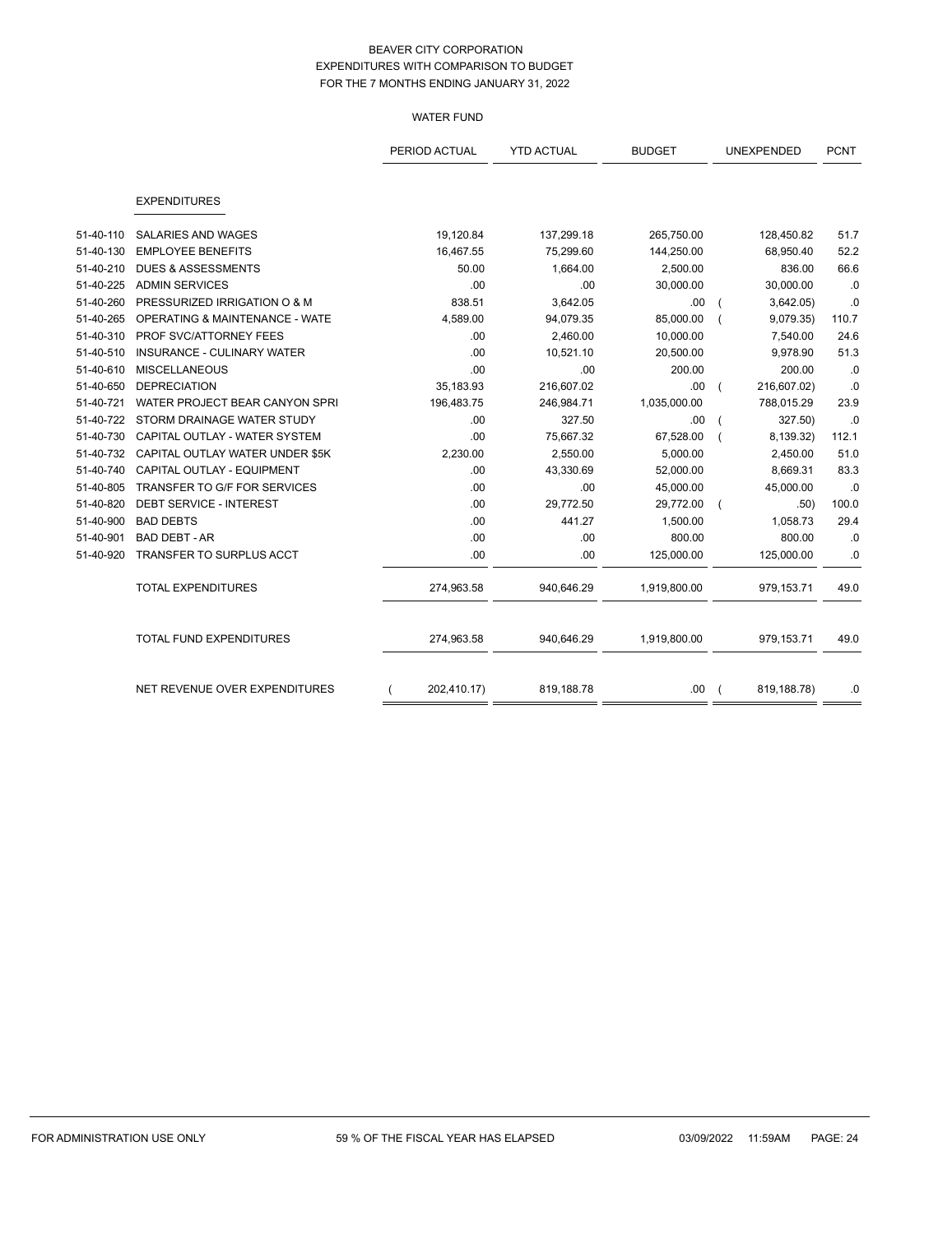|           |                                   | <b>SEWER FUND</b> |                       |               |                   |                   |
|-----------|-----------------------------------|-------------------|-----------------------|---------------|-------------------|-------------------|
|           |                                   | PERIOD ACTUAL     | <b>YTD ACTUAL</b>     | <b>BUDGET</b> | <b>UNEXPENDED</b> | <b>PCNT</b>       |
|           | <b>REVENUE</b>                    |                   |                       |               |                   |                   |
| 52-37-100 | <b>SEWER SERVICES</b>             | 37,613.03         | 262,222.54            | 425,000.00    | 162,777.46        | 61.7              |
|           | <b>TOTAL REVENUE</b>              | 37,613.03         | 262,222.54            | 425,000.00    | 162,777.46        | 61.7              |
|           | <b>OTHER</b>                      |                   |                       |               |                   |                   |
| 52-38-100 | <b>INTEREST EARNINGS</b>          | .00               | 3,307.12              | 5,000.00      | 1,692.88          | 66.1              |
| 52-38-300 | NORTH SEWER SAA FEES              | .00               | 3,806.17              | 1,000.00      | 2,806.17          | 380.6             |
| 52-38-900 | <b>SEWER SUNDRY</b>               | .00               | 1,310.00              | 200.00        | 1,110.00          | 655.0             |
|           | <b>TOTAL OTHER</b>                | .00               | 8,423.29              | 6,200.00      | 2,223.29)         | 135.9             |
|           | CONTRIBUTIONS AND TRANSFERS       |                   |                       |               |                   |                   |
| 52-39-200 | CAPITAL ASSET DISPOSITION         | .00.              | 3,803.78)<br>$\left($ | .00           | 3,803.78          | $.0\,$            |
| 52-39-405 | TRANSFER FROM SEWER IMPACT        | .00               | .00                   | 9,700.00      | 9,700.00          | .0                |
|           | TOTAL CONTRIBUTIONS AND TRANSFERS | .00.              | 3,803.78)             | 9,700.00      | 13,503.78         | 39.2)<br>$\left($ |
|           | <b>TOTAL FUND REVENUE</b>         | 37,613.03         | 266,842.05            | 440,900.00    | 174,057.95        | 60.5              |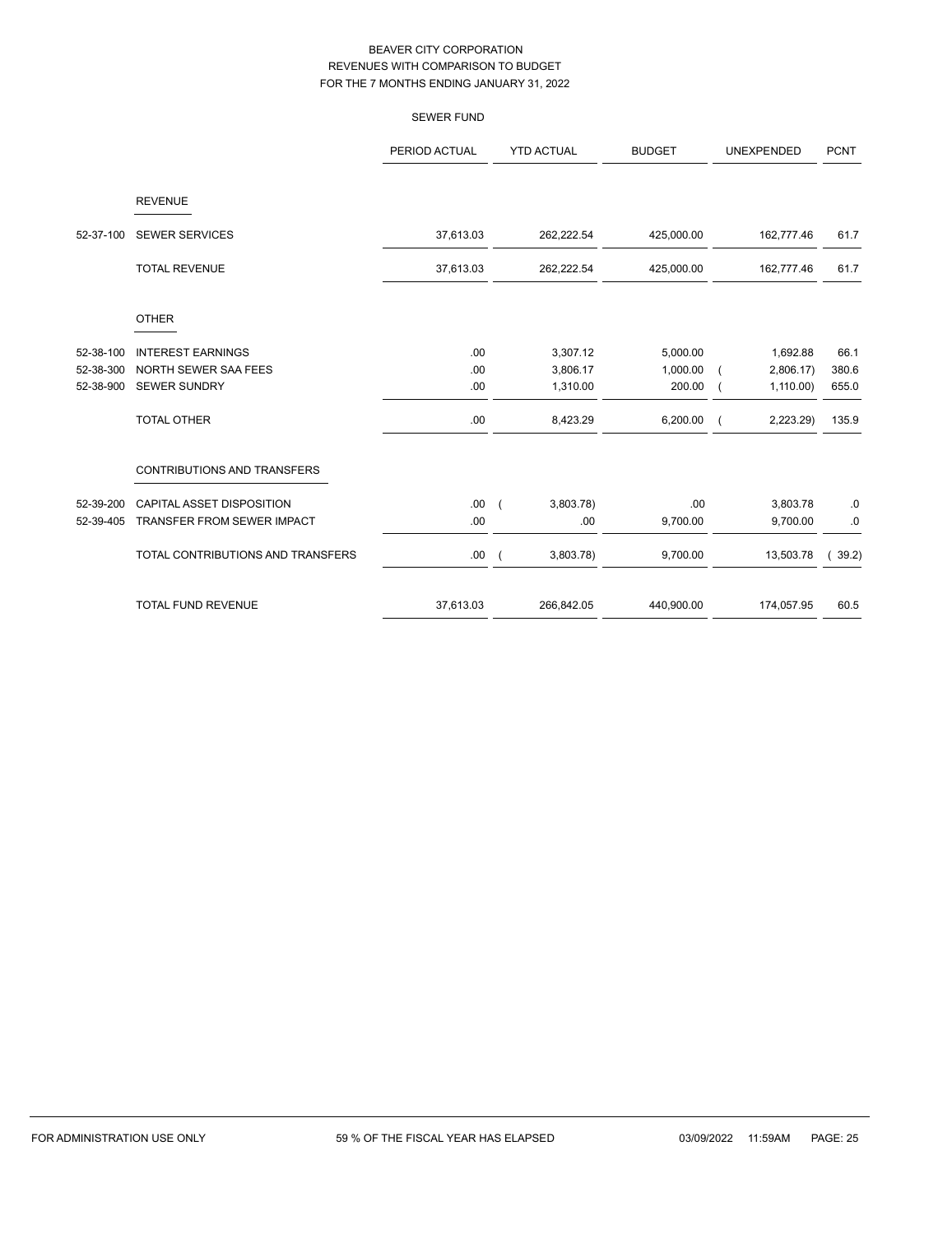|           |                                    | PERIOD ACTUAL | <b>YTD ACTUAL</b> | <b>BUDGET</b> | <b>UNEXPENDED</b> | <b>PCNT</b> |
|-----------|------------------------------------|---------------|-------------------|---------------|-------------------|-------------|
|           | <b>EXPENDITURES</b>                |               |                   |               |                   |             |
| 52-40-110 | <b>SALARIES AND WAGES</b>          | 12,921.56     | 93,288.28         | 160,250.00    | 66,961.72         | 58.2        |
| 52-40-130 | <b>EMPLOYEE BENEFITS</b>           | 11,727.23     | 52,819.52         | 92,750.00     | 39,930.48         | 57.0        |
| 52-40-225 | <b>ADMIN SERVICES</b>              | .00           | .00               | 30,000.00     | 30,000.00         | .0          |
| 52-40-260 | <b>OPERATING &amp; MAINTENANCE</b> | 3,305.81      | 58,610.52         | 45,400.00     | 13,210.52)        | 129.1       |
| 52-40-510 | <b>INSURANCE - SEWER SYSTEM</b>    | .00           | 19,938.20         | 20,500.00     | 561.80            | 97.3        |
| 52-40-610 | <b>MISCELLANEOUS</b>               | .00           | 65.07             | 1,000.00      | 934.93            | 6.5         |
| 52-40-650 | <b>DEPRECIATION</b>                | 9,286.57      | 56,267.41         | .00.          | 56,267.41)        | .0          |
| 52-40-730 | CAPITAL OUTLAY - IMPROVEMENTS      | .00.          | 31,690.06         | 20,000.00     | 11,690.06)        | 158.5       |
| 52-40-740 | CAPITAL OUTLAY - EQUIPMENT         | .00           | 17,820.00         | 21,000.00     | 3,180.00          | 84.9        |
| 52-40-900 | <b>BAD DEBTS</b>                   | .00           | 686.07            | 1,000.00      | 313.93            | 68.6        |
|           | <b>TOTAL EXPENDITURES</b>          | 37,241.17     | 331,185.13        | 391,900.00    | 60,714.87         | 84.5        |
|           | <b>DISTRIBUTION</b>                |               |                   |               |                   |             |
| 52-82-800 | TRANSFER TO G/F FOR SERVICES       | .00.          | .00               | 36,000.00     | 36,000.00         | $.0\,$      |
| 52-82-920 | <b>TRANSFER TO SURPLUS</b>         | .00           | .00               | 13,000.00     | 13,000.00         | $.0\,$      |
|           | <b>TOTAL DISTRIBUTION</b>          | .00.          | .00               | 49,000.00     | 49,000.00         | .0          |
|           | <b>TOTAL FUND EXPENDITURES</b>     | 37,241.17     | 331,185.13        | 440,900.00    | 109,714.87        | 75.1        |
|           |                                    |               |                   |               |                   |             |
|           | NET REVENUE OVER EXPENDITURES      | 371.86        | 64,343.08)        | .00           | 64,343.08         | $.0\,$      |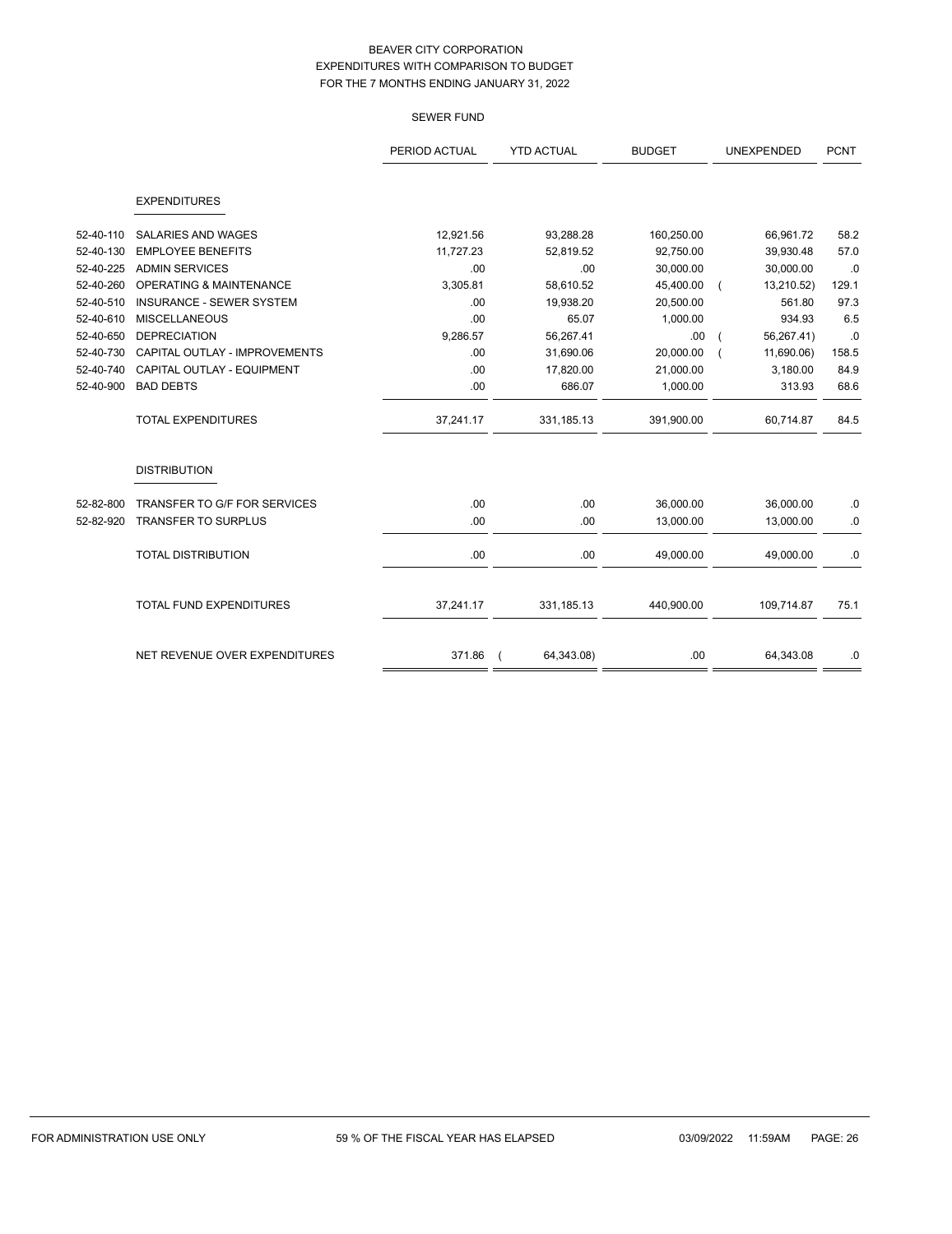# ELECTRIC FUND

|           |                                | PERIOD ACTUAL | <b>YTD ACTUAL</b> | <b>BUDGET</b> | UNEXPENDED |              | <b>PCNT</b> |
|-----------|--------------------------------|---------------|-------------------|---------------|------------|--------------|-------------|
|           | <b>REVENUE</b>                 |               |                   |               |            |              |             |
| 53-37-100 | ELECTR SALES RESIDENT TAXABLE  | 86,288.93     | 570,046.29        | 950,000.00    |            | 379,953.71   | 60.0        |
| 53-37-110 | ELECTR SALES-RESIDENT EXEMPT   | 265.83        | 1,888.67          | 2,500.00      |            | 611.33       | 75.6        |
| 53-37-150 | ELECTR SALES-COMMERCIAL TAXABL | 81,225.29     | 700,684.59        | 1,000,000.00  |            | 299,315.41   | 70.1        |
| 53-37-160 | ELECTR SALES COMMERCIAL-EXEMPT | 49,610.74     | 464,050.28        | 800,000.00    |            | 335,949.72   | 58.0        |
| 53-37-200 | <b>CONNECTION FEES</b>         | 3,450.00      | 17,448.45         | 15,000.00     |            | 2,448.45)    | 116.3       |
| 53-37-250 | <b>ELECTRIC BASE RATE RES</b>  | 13,344.53     | 92,853.27         | 145,000.00    |            | 52,146.73    | 64.0        |
| 53-37-260 | ELECTRIC BASE RATE COMM        | 6,680.00      | 47,134.19         | 75,000.00     |            | 27,865.81    | 62.9        |
| 53-37-300 | <b>PENALTIES</b>               | 2,294.51      | 13,739.19         | 15,000.00     |            | 1,260.81     | 91.6        |
| 53-37-400 | <b>SALE OF MATERIALS</b>       | .00           | 1,746.00          | 500.00        |            | 1,246.00     | 349.2       |
|           | <b>TOTAL REVENUE</b>           | 243,159.83    | 1,909,590.93      | 3,003,000.00  |            | 1,093,409.07 | 63.6        |
|           | <b>OTHER</b>                   |               |                   |               |            |              |             |
| 53-38-100 | <b>INTEREST EARNINGS</b>       | .00           | 5,168.52          | 10,000.00     |            | 4,831.48     | 51.7        |
| 53-38-300 | <b>LOAN PROCEEDS</b>           | .00           | 563,423.83        | 2,250,000.00  |            | 1,686,576.17 | 25.0        |
| 53-38-400 | <b>SALE OF FIXED ASSETS</b>    | .00           | 25,000.00         | 500.00        |            | 24,500.00)   | 5000.0      |
| 53-38-900 | <b>SUNDRY</b>                  | 10,194.10     | 137,959.08        | 10,000.00     |            | 127,959.08)  | 1379.6      |
| 53-38-910 | <b>NEW ELECTRIC METERS</b>     | 460.00        | 3,640.00          | 4,000.00      |            | 360.00       | 91.0        |
|           | <b>TOTAL OTHER</b>             | 10,654.10     | 735,191.43        | 2,274,500.00  |            | 1,539,308.57 | 32.3        |
|           | <b>TOTAL FUND REVENUE</b>      | 253,813.93    | 2,644,782.36      | 5,277,500.00  |            | 2,632,717.64 | 50.1        |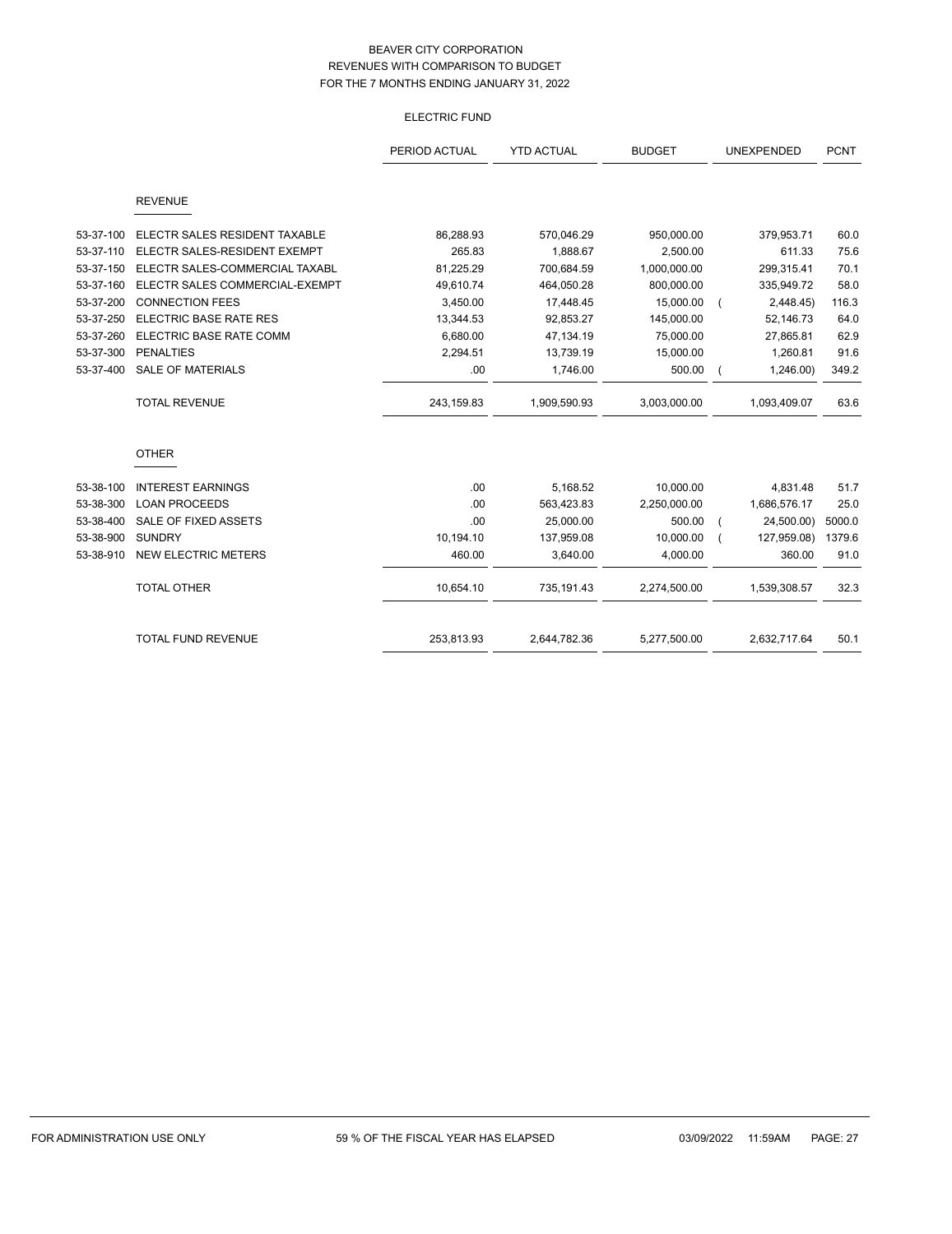### ELECTRIC FUND

|           |                                 | PERIOD ACTUAL | <b>YTD ACTUAL</b> | <b>BUDGET</b> | UNEXPENDED     |              | <b>PCNT</b> |
|-----------|---------------------------------|---------------|-------------------|---------------|----------------|--------------|-------------|
|           |                                 |               |                   |               |                |              |             |
|           | <b>GENERATOR</b>                |               |                   |               |                |              |             |
|           |                                 |               |                   |               |                |              |             |
| 53-81-110 | SALARIES AND WAGES              | 21,005.88     | 155,769.77        | 256,000.00    |                | 100,230.23   | 60.9        |
| 53-81-130 | <b>EMPLOYEE BENEFITS</b>        | 16,643.62     | 79,098.15         | 145,000.00    |                | 65,901.85    | 54.6        |
| 53-81-225 | <b>ADMIN SERVICES</b>           | .00           | .00               | 20,000.00     |                | 20,000.00    | .0          |
| 53-81-230 | <b>TRAVEL</b>                   | .00           | 2,415.87          | 3,000.00      |                | 584.13       | 80.5        |
| 53-81-260 | OPERATING & MAINTENANCE         | 3,965.31      | 26,525.39         | 48,000.00     |                | 21,474.61    | 55.3        |
| 53-81-310 | PROF SERV-ATTORNEY FEES         | 60.00         | 2,667.12          | 10,000.00     |                | 7,332.88     | 26.7        |
| 53-81-510 | <b>INSURANCE - POWER PLANTS</b> | .00           | 19,938.20         | 12,000.00     | $\overline{ }$ | 7,938.20)    | 166.2       |
| 53-81-650 | <b>DEPRECIATION</b>             | 18,611.79     | 111,670.74        | .00           | $\overline{ }$ | 111,670.74)  | .0          |
| 53-81-730 | CAPITAL OUTLAY - IMPROVEMENTS   | .00           | 98.25             | 5,000.00      |                | 4,901.75     | 2.0         |
| 53-81-731 | CAPITAL OUTLAY PLANT #1         | .00           | 2,776.32          | 750,000.00    |                | 747,223.68   | .4          |
| 53-81-734 | CAPITAL OUTLAY - PLANT #4       | .00           | 515,248.79        | 5,000.00      | $\left($       | 510,248.79)  | 10305.      |
| 53-81-735 | CAPITAL OUTLAY- HYDRO #2        | .00           | 144,560.00        | 1,500,000.00  |                | 1,355,440.00 | 9.6         |
| 53-81-740 | CAPITAL OUTLAY - EQUIPMENT      | .00           | 20,320.00         | 15,000.00     |                | 5,320.00)    | 135.5       |
| 53-81-860 | <b>BOND INTEREST PAYMENT</b>    | 40,398.89     | 67,059.23         | 49,431.00     | $\overline{ }$ | 17,628.23)   | 135.7       |
| 53-81-901 | <b>BOND RESERVES</b>            | .00           | .00               | 6,400.00      |                | 6,400.00     | .0          |
| 53-81-910 | <b>TRANSFER TO GF</b>           | .00           | .00               | 37,500.00     |                | 37,500.00    | .0          |
|           | <b>TOTAL GENERATOR</b>          | 100,685.49    | 1,148,147.83      | 2,862,331.00  |                | 1,714,183.17 | 40.1        |
|           |                                 |               |                   |               |                |              |             |
|           | <b>DISTRIBUTION</b>             |               |                   |               |                |              |             |
|           |                                 |               |                   |               |                |              |             |
| 53-82-050 | POWER PURCHASED                 | 132,011.65    | 983,103.22        | 1,200,000.00  |                | 216,896.78   | 81.9        |
| 53-82-110 | SALARIES AND WAGES              | 35,286.05     | 260,193.62        | 440,000.00    |                | 179,806.38   | 59.1        |
| 53-82-130 | <b>EMPLOYEE BENEFITS</b>        | 28,405.98     | 134,423.70        | 265,000.00    |                | 130,576.30   | 50.7        |
| 53-82-225 | <b>ADMIN SERVICES</b>           | .00           | .00               | 20,000.00     |                | 20,000.00    | .0          |
| 53-82-230 | <b>TRAVEL</b>                   | 1,157.38      | 5,273.16          | 4,000.00      | $\left($       | 1,273.16)    | 131.8       |
| 53-82-260 | OPERATING & MAINTENANCE         | 10,581.72     | 95,560.98         | 100,000.00    |                | 4,439.02     | 95.6        |
| 53-82-510 | INSURANCE - DISTRIBUTION SYSTE  | .00           | 19,938.20         | 12,000.00     | (              | 7,938.20)    | 166.2       |
| 53-82-650 | <b>DEPRECIATION</b>             | 21,777.95     | 133,605.08        | .00           | $\overline{ }$ | 133,605.08)  | .0          |
| 53-82-730 | CAPITAL OUTLAY - IMPROVEMENTS   | .00           | 138,014.73        | 194,869.00    |                | 56,854.27    | 70.8        |
| 53-82-740 | CAPITAL OUTLAY - EQUIPMENT      | .00           | 20,320.00         | 30,000.00     |                | 9,680.00     | 67.7        |
| 53-82-800 | TRANSFER TO G/F FOR SERVICES    | .00           | .00               | 37,500.00     |                | 37,500.00    | .0          |
| 53-82-890 | <b>BOND ADMINISTRATION FEES</b> | .00           | 1,750.00          | .00           |                | 1,750.00)    | .0          |
| 53-82-900 | <b>BAD DEBTS</b>                | .00           | 1,205.27          | 2,000.00      |                | 794.73       | 60.3        |
| 53-82-901 | BAD DEBT - AR                   | .00           | .00               | 5,000.00      |                | 5,000.00     | .0          |
|           | 53-82-920 TRANSFER TO SURPLUS   | .00           | .00               | 104,800.00    |                | 104,800.00   | .0          |
|           | <b>TOTAL DISTRIBUTION</b>       | 229,220.73    | 1,793,387.96      | 2,415,169.00  |                | 621,781.04   | 74.3        |
|           |                                 |               |                   |               |                |              |             |
|           | TOTAL FUND EXPENDITURES         | 329,906.22    | 2,941,535.79      | 5,277,500.00  |                | 2,335,964.21 | 55.7        |
|           |                                 |               |                   |               |                |              |             |
|           | NET REVENUE OVER EXPENDITURES   | 76,092.29) (  | 296,753.43)       | .00           |                | 296,753.43   | .0          |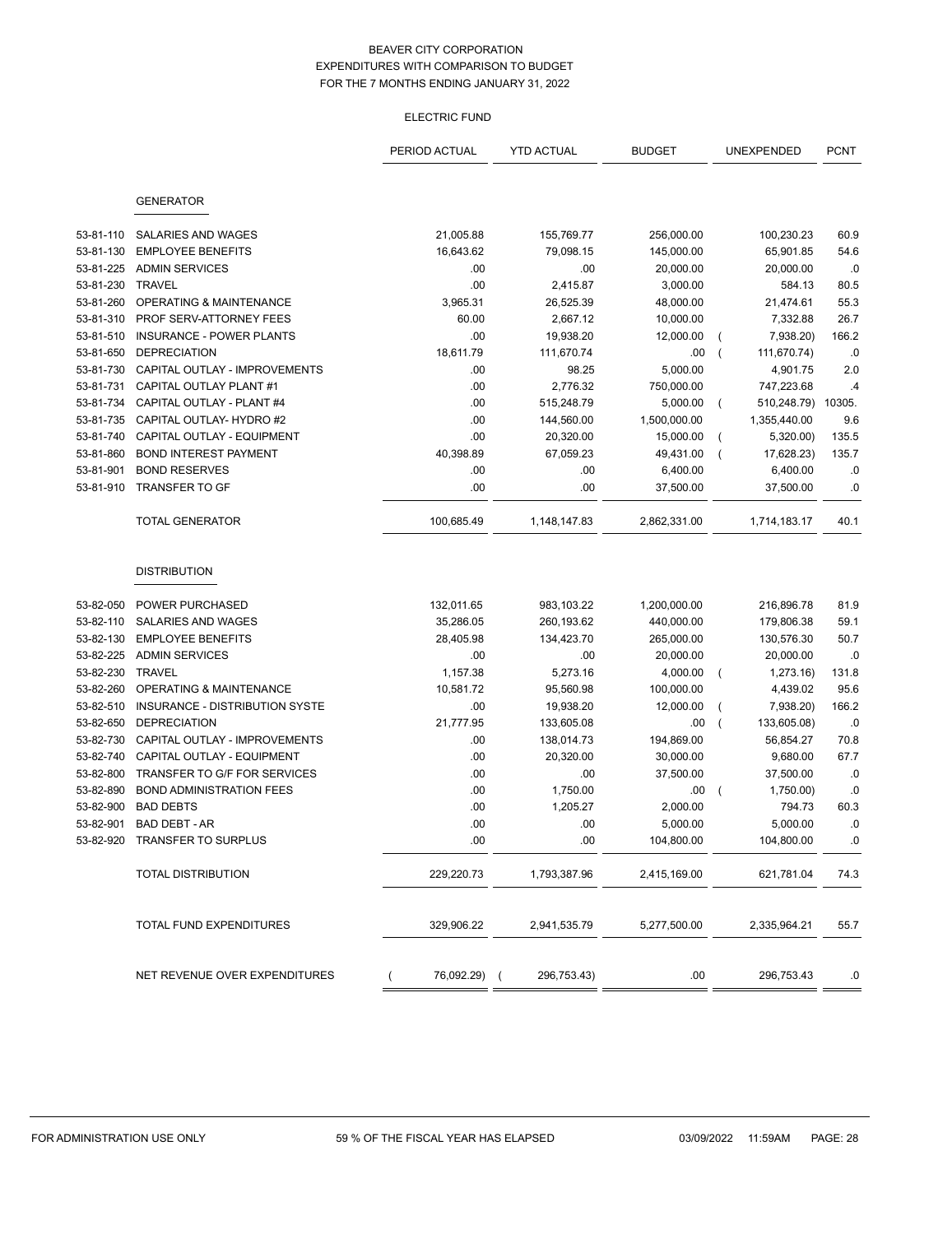# PERPETUAL CARE FUND

|           |                                | PERIOD ACTUAL | <b>YTD ACTUAL</b> | <b>BUDGET</b> | UNEXPENDED | <b>PCNT</b> |
|-----------|--------------------------------|---------------|-------------------|---------------|------------|-------------|
|           | <b>CHARGES FOR SERVICES</b>    |               |                   |               |            |             |
| 79-34-820 | PERPETUAL CARE - SALE OF PLOTS | 1,580.00      | 17,200.00         | 16,000.00     | 1,200.00   | 107.5       |
|           | TOTAL CHARGES FOR SERVICES     | 1,580.00      | 17,200.00         | 16,000.00     | 1,200.00   | 107.5       |
|           | <b>OTHER</b>                   |               |                   |               |            |             |
| 79-38-100 | <b>INTEREST EARNINGS</b>       | .00.          | 131.34            | 300.00        | 168.66     | 43.8        |
|           | <b>TOTAL OTHER</b>             | .00           | 131.34            | 300.00        | 168.66     | 43.8        |
|           | <b>TOTAL FUND REVENUE</b>      | 1,580.00      | 17,331.34         | 16,300.00     | 1,031.34)  | 106.3       |